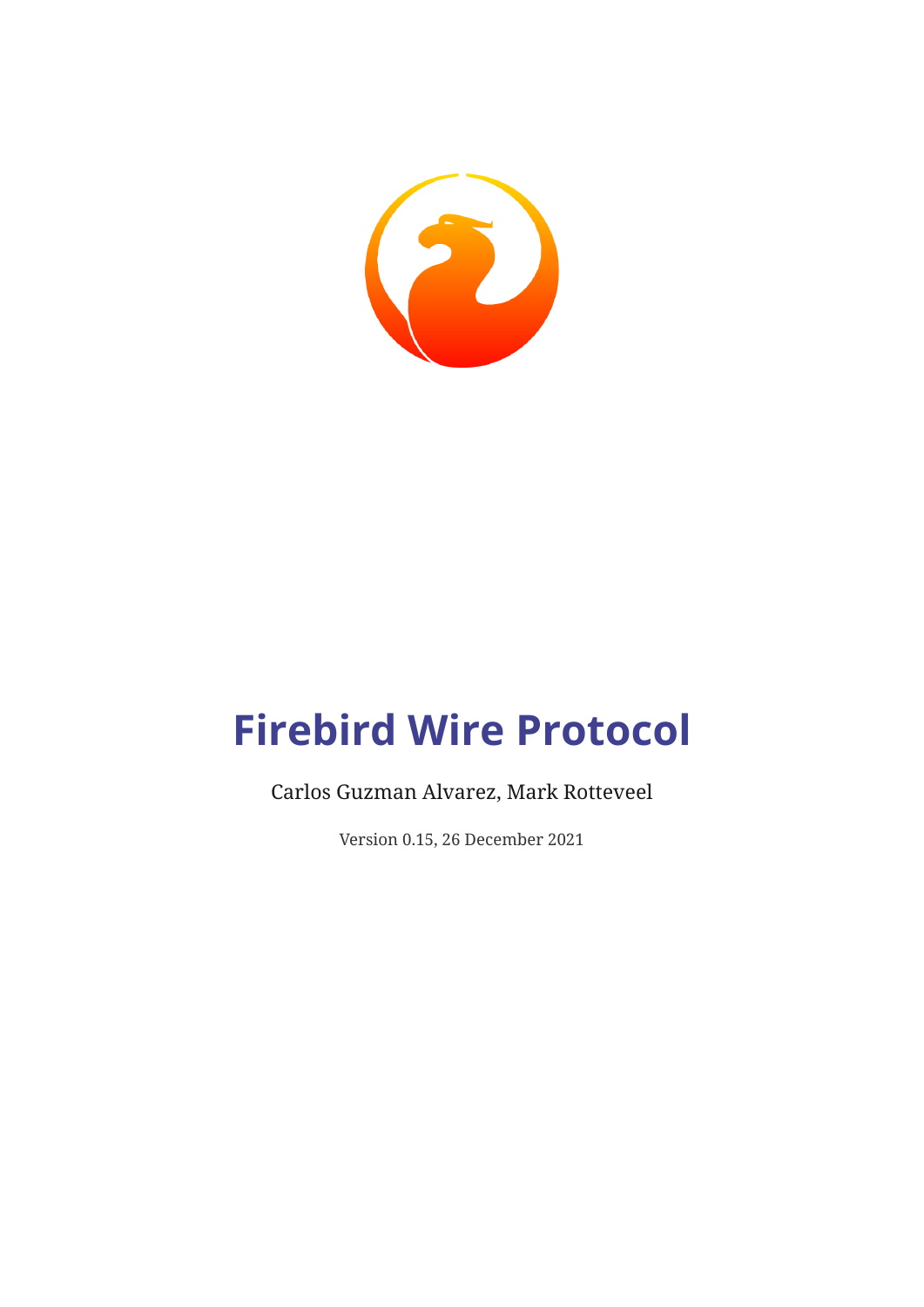# **Table of Contents**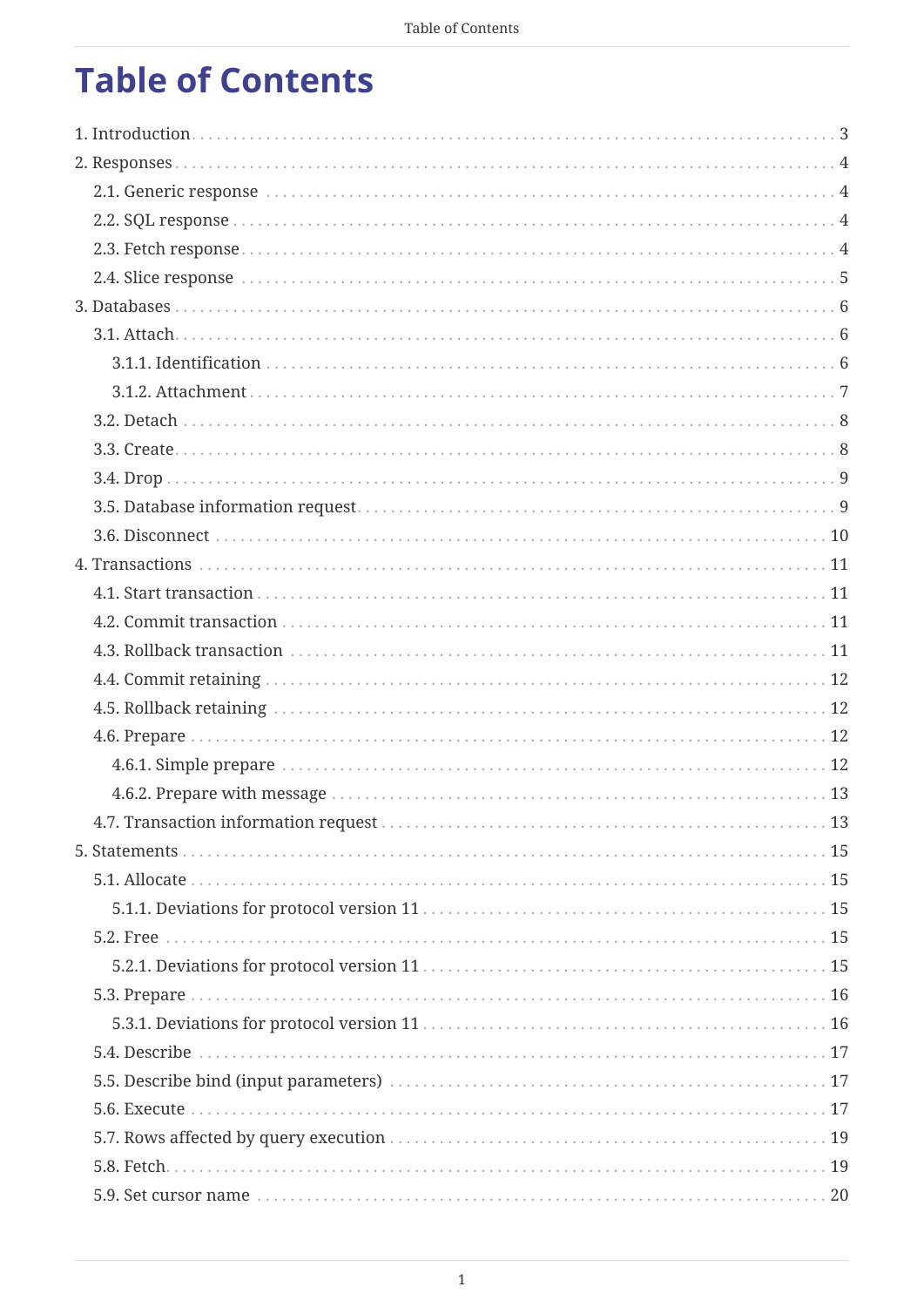|  |  | Table of Contents |
|--|--|-------------------|
|--|--|-------------------|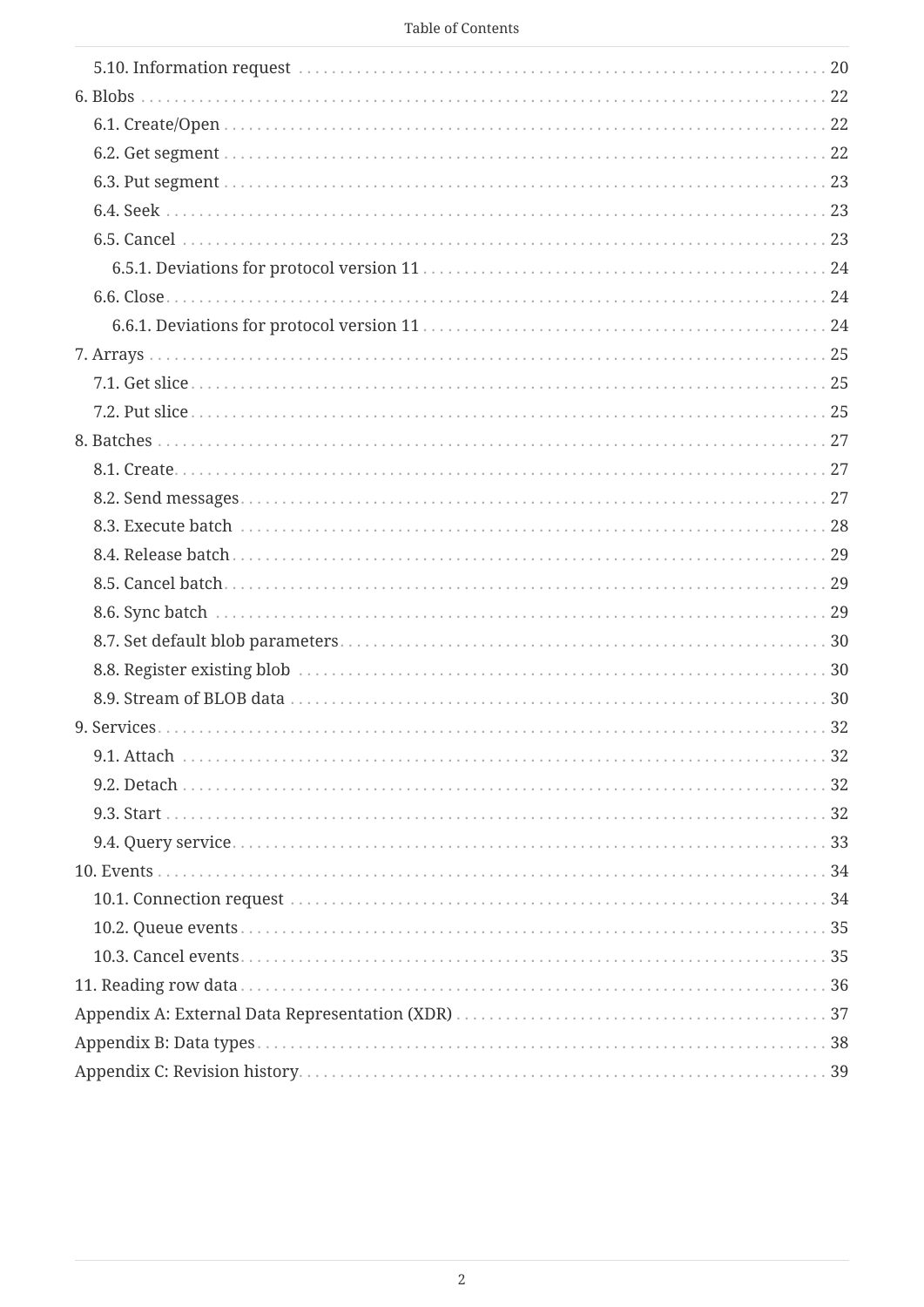# <span id="page-3-0"></span>**Chapter 1. Introduction**

This document describes the Firebird wire protocol. Most of the information was obtained by studying the Firebird source code and implementing the wire protocol in the Firebird .NET provider and Jaybird (Firebird JDBC driver).

The protocol is described in the form of the message sent by the client and received from the server. The described protocol is Firebird/Interbase protocol version 10. Earlier (Interbase) versions of the protocol are not in scope for this document. Changes in later protocol versions are described in notes below the description of the relevant version 10 message (currently only version 11 is partially described).

This document is not complete. It is advisable to consult the *Interbase 6.0 API Guide* for additional information on subjects like parsing the status vector, information request items, and the meaning of operations.

Unless otherwise indicated, a client request must be flushed to the server for processing. For some operations the flush can be deferred, so it is sent together with a different operation. Versions 11 and higher of the wire protocol explicitly support (or even require) deferring of operations, including deferring the read of the response.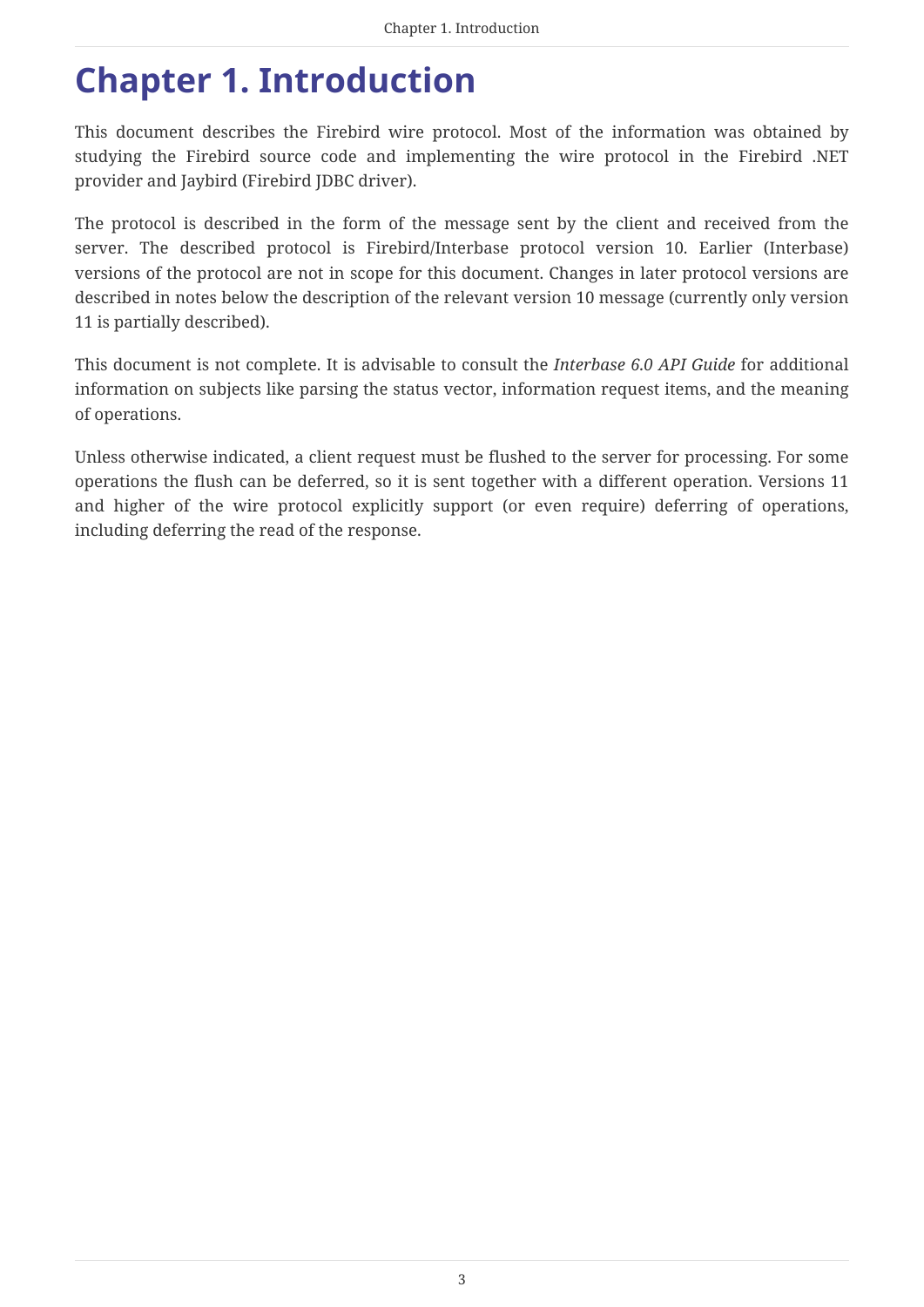# <span id="page-4-0"></span>**Chapter 2. Responses**

The wire protocol has a limited set of responses. Some operations have a specific response, which is described together with the operation. Most operation however use one (or more) of the responses described in this section. The meaning and content depend on the operation that initiated the response.

# <span id="page-4-1"></span>**2.1. Generic response**

# **Int32**

Operation code

If operation equals op\_response:

# **Int32**

Object handle

### **Int64**

Object ID

# **Buffer**

Data (meaning depends on the operation).

# **Byte[]**

Status vector



Information about parsing the status vector can be found in the *Interbase 6.0 API Guide* in the documentation set. It might also be advantageous to look at the sources of the Firebird .NET provider or Jaybird.

# <span id="page-4-2"></span>**2.2. SQL response**

# **Int32**

Operation code

If operation equals op\_sql\_response:

# **Int32**

Message count

# **Buffer**

Response data (meaning depends on the operation).

# <span id="page-4-3"></span>**2.3. Fetch response**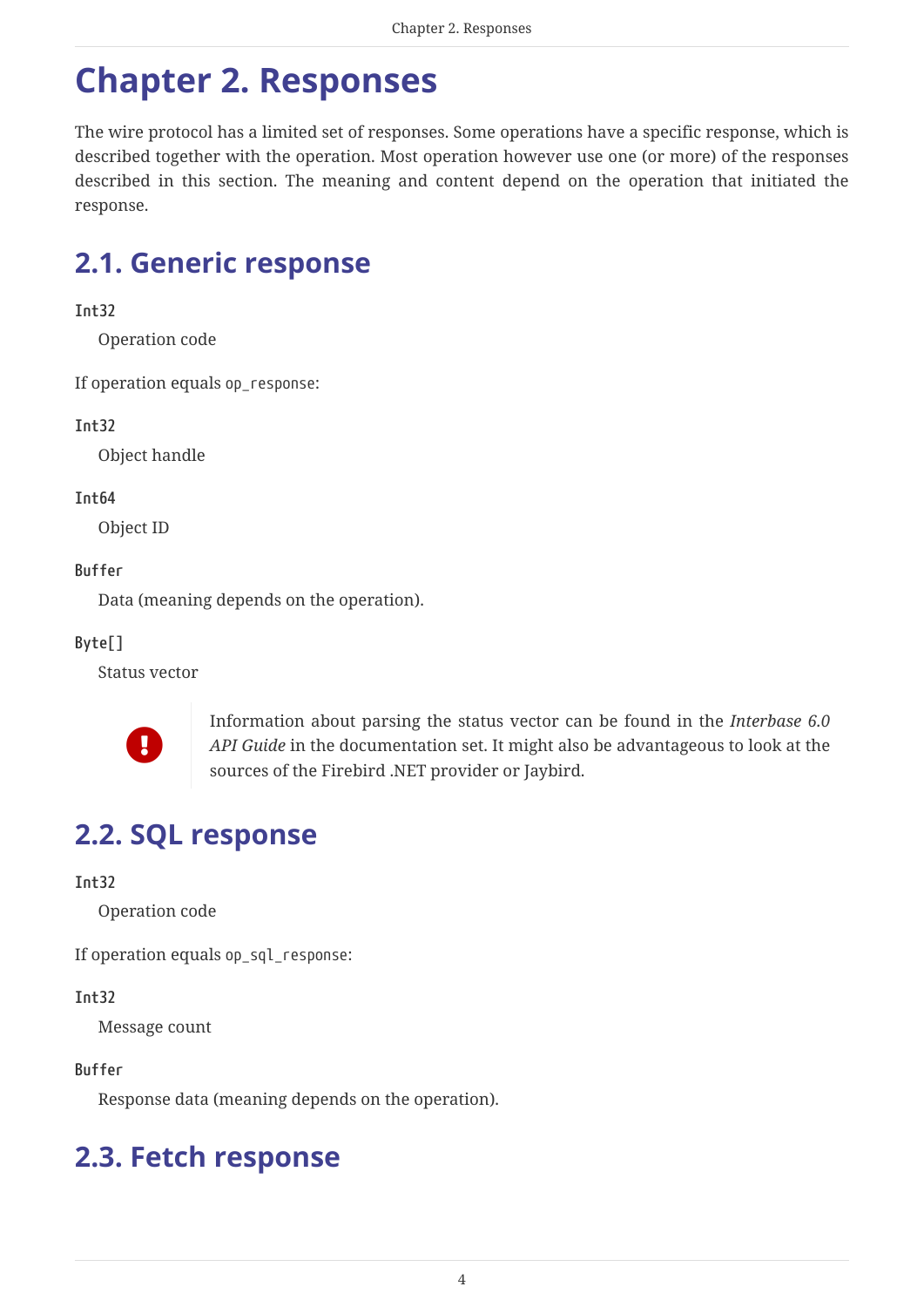Operation code

If operation equals op\_fetch\_response:

### **Int32**

Status



A value of  $\theta$  is the success value.



End of cursor is indicated with a non-zero status.

A status with value of 100 means that there are no more rows.

# **Int32**

Count of rows following response



The data rows are not in a buffer as described in [Data types](#page-38-0), but as a sequence of data rows, see [Reading row data](#page-36-0).

# <span id="page-5-0"></span>**2.4. Slice response**

# **Int32**

Operation code

If operation equals op\_slice:

# **Int32**

Slice length

# **Int32**

Slice length

#### **Buffer**

Slice data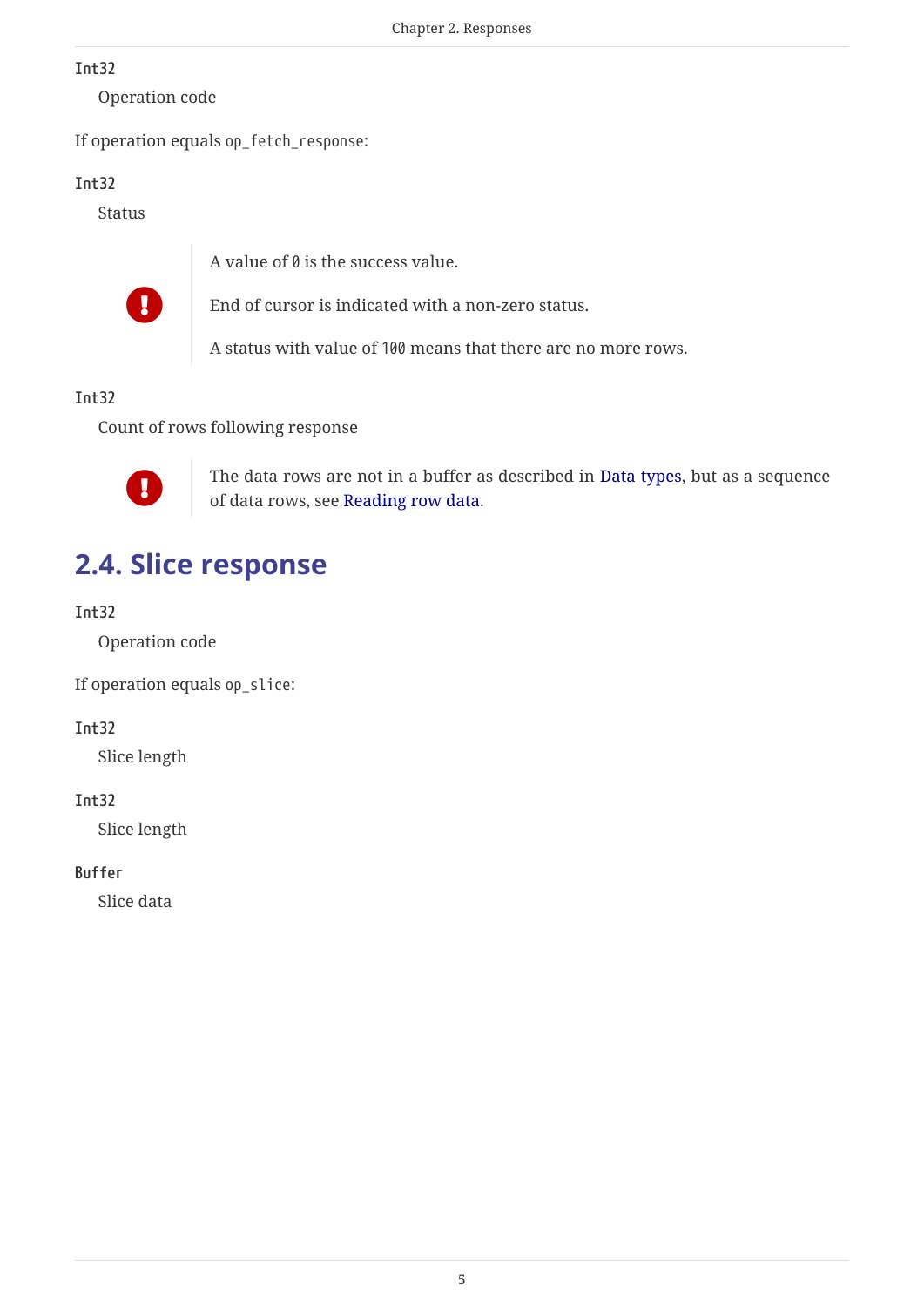# <span id="page-6-0"></span>**Chapter 3. Databases**

# <span id="page-6-1"></span>**3.1. Attach**

Attachments to a database are done in two steps, first identification (connect) to the server, then attachment to a database.

# <span id="page-6-2"></span>**3.1.1. Identification**

Performs the initial handshake and protocol selection.

### **Client**

#### **Int32**

Operation code (op\_connect)

#### **Int32**

Operation code (op\_attach)

#### **Int32**

Version (CONNECT\_VERSION2)

#### **Int32**

Architecture type (e.g. arch\_generic = 1).

#### **String**

Database path or alias

#### **Int32**

Count of protocol versions understood (e.g. 1)

#### **Buffer**

User identification



The next block of data declares the protocol(s) that the client is willing or able to support. It should be sent as many times as protocols are supported (and specified as *Count of protocol versions understood*), values depend on the protocol.

#### **Int32**

Protocol version (PROTOCOL\_VERSION10)

#### **Int32**

Architecture type (e.g. arch\_generic = 1)

#### **Int32**

Minimum type (e.g. ptype\_rpc = 2)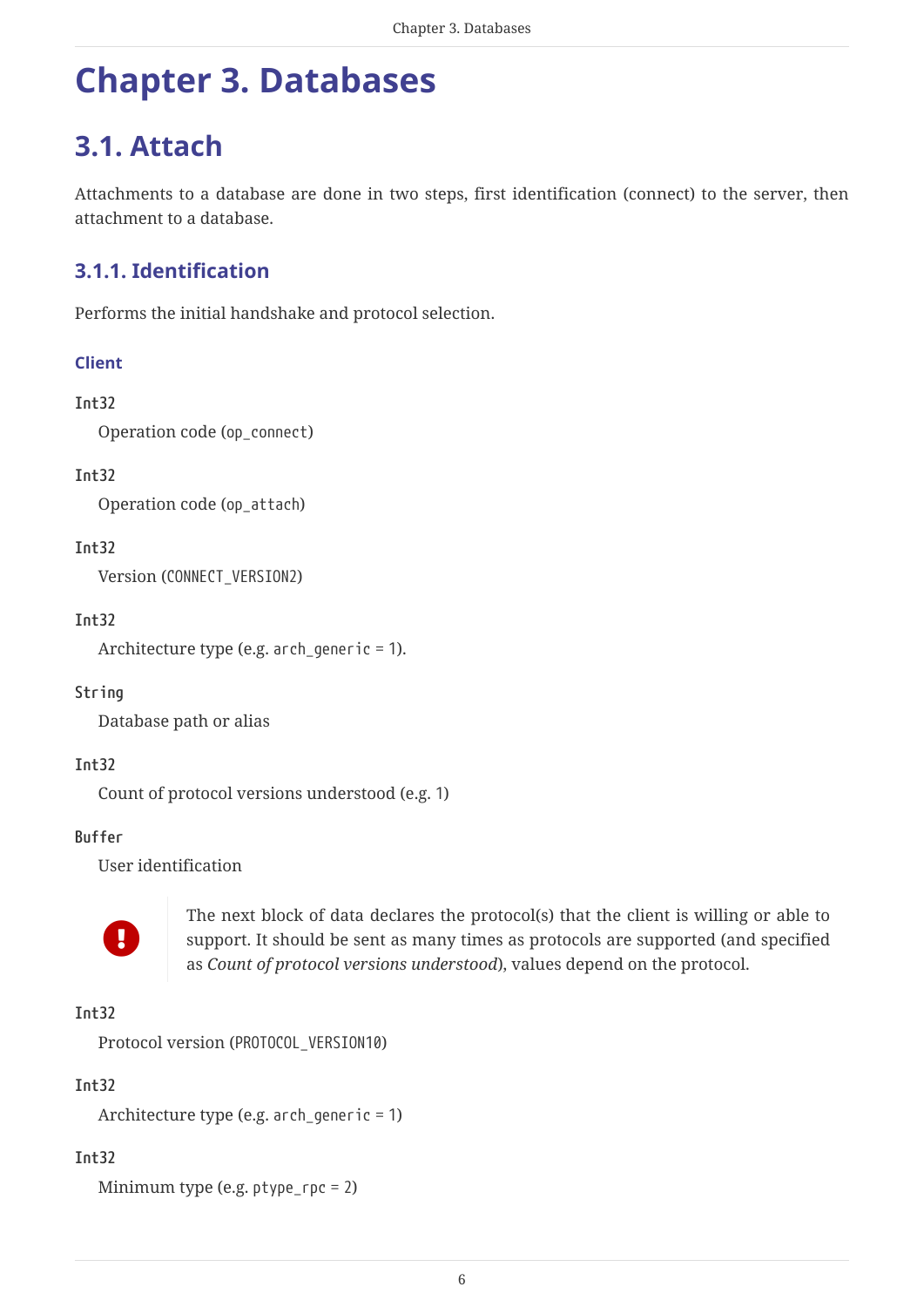```
Maximum type (e.g. ptype_batch_send = 3)
```
### **Int32**

Preference weight (e.g. 2)

#### **Server**

#### **Int32**

Operation code

If operation equals op\_accept:

### **Int32**

Protocol version number accepted by server

### **Int32**

Architecture for protocol

### **Int32**

Minimum type

# <span id="page-7-0"></span>**3.1.2. Attachment**

Attaches to a database.

# **Client**

#### **Int32**

Operation code (op\_attach)

#### **Int32**

Database object id (0)

#### **String**

Database path or alias

### **Buffer**

Database parameter buffer

#### *Table 1. Example of parameters sent in the DPB*

| <b>Parameter</b>              | <b>Description</b>                | <b>Value</b> | <b>Optional</b> |
|-------------------------------|-----------------------------------|--------------|-----------------|
| isc_dpb_version1              | Version (must be first)<br>item!) |              |                 |
| isc_dpb_dummy_packet_interval | Dummy packet interval             | 120          | $*$             |
| isc_dpb_sql_dialect           | SQL dialect                       |              |                 |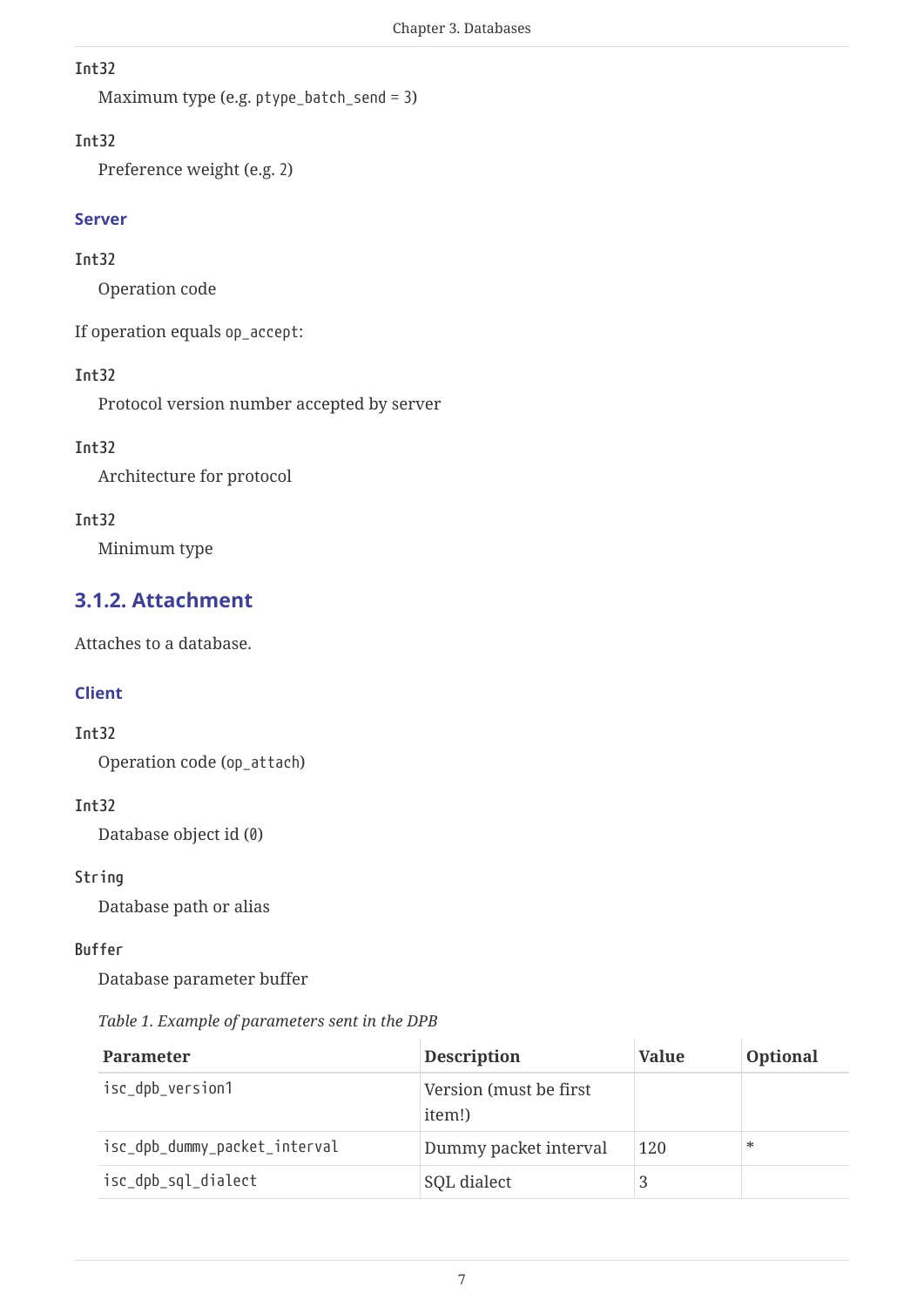| <b>Parameter</b>        | <b>Description</b>        | <b>Value</b>  | <b>Optional</b> |
|-------------------------|---------------------------|---------------|-----------------|
| isc_dpb_lc_ctype        | Character set             | UTF8          |                 |
| isc_dpb_sql_role_name   | User role                 | RDB\$ADMIN *  |                 |
| isc_dpb_connect_timeout | <b>Connection timeout</b> | 10            | $*$             |
| isc_dpb_user_name       | User name                 | <b>SYSDBA</b> |                 |
| isc_dpb_password        | User password             | masterkey     |                 |

#### **Server**

[Generic response](#page-4-1) — where the *Object handle* is the database handle.

# <span id="page-8-0"></span>**3.2. Detach**

Detaches from the database. After detach the connection is still open, to disconnect use [Disconnect](#page-10-0) (op\_disconnect).

### **Client**

#### **Int32**

Operation code (op\_detach)

#### **Int32**

Database handle

#### **Server**

[Generic response](#page-4-1)

# <span id="page-8-1"></span>**3.3. Create**

Create a database. Create is similar to [Attachment](#page-7-0) (op\_attach).

#### **Client**

#### **Int32**

Operation code (op\_create)

# **Int32**

Database object id (0)

#### **String**

Database path

#### **Buffer**

Database parameter buffer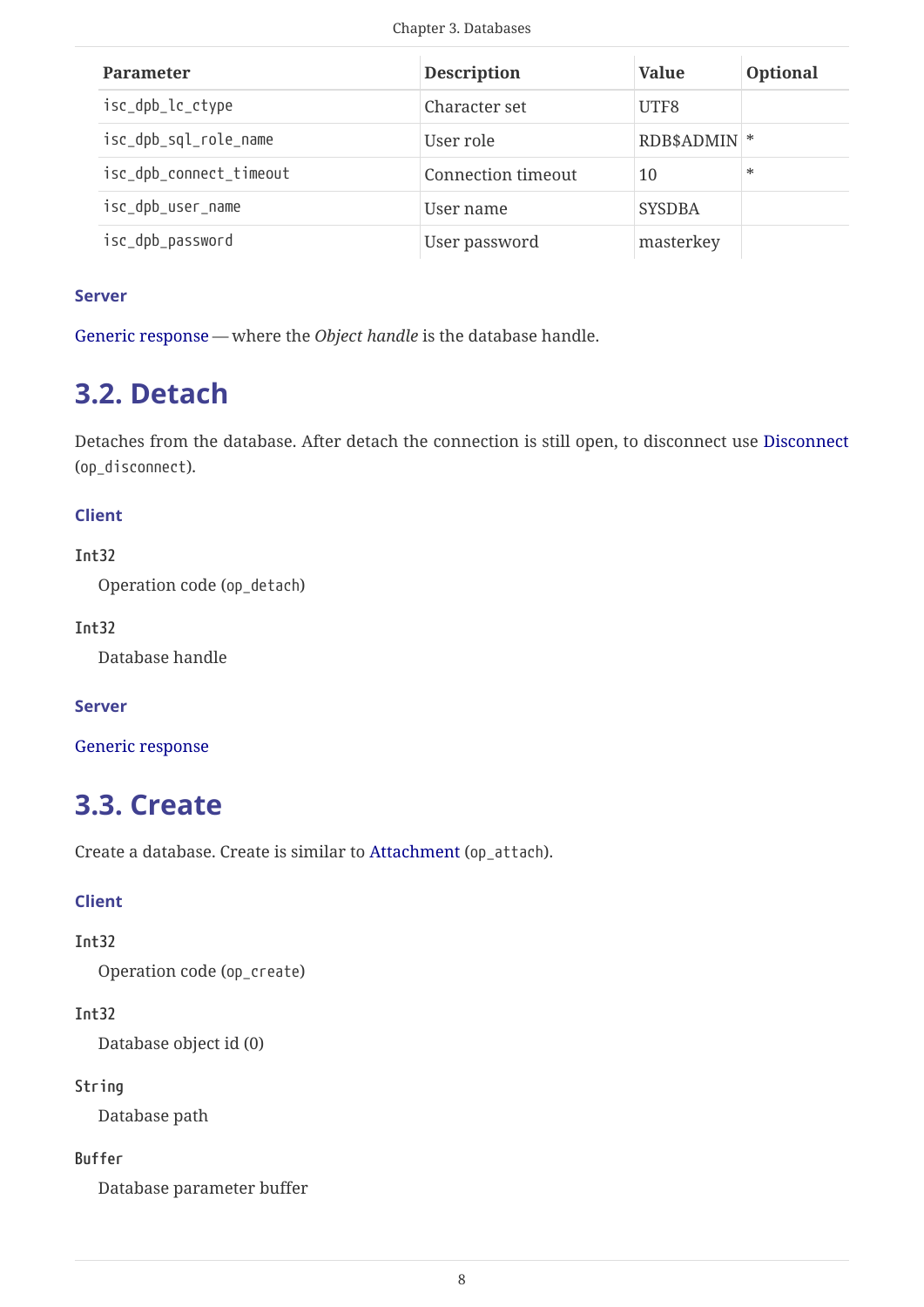#### **Server**

[Generic response](#page-4-1) — where the *Object handle* is the database handle.

# <span id="page-9-0"></span>**3.4. Drop**

Drops the currently attached database.

# **Client**

### **Int32**

Operation code (op\_drop\_database)

### **Int32**

Database handle

### **Server**

[Generic response](#page-4-1)

# <span id="page-9-1"></span>**3.5. Database information request**

Requests database or server information.

# **Client**

# **Int32**

Operation code (op\_info\_database)

#### **Int32**

Database handle

#### **Int32**

Incarnation of object (0)

#### **Buffer**

Requested information items

#### **Int32**

Length of buffer available for receiving response (too small may lead to receiving a truncated buffer, which necessitates requesting information again).

The buffer in the response is sized to the actual length of the response (upto the declared available length), so specifying a larger than necessary size does not inflate the response on the wire.

#### **Server**

[Generic response](#page-4-1) — where *Data* holds the requested information.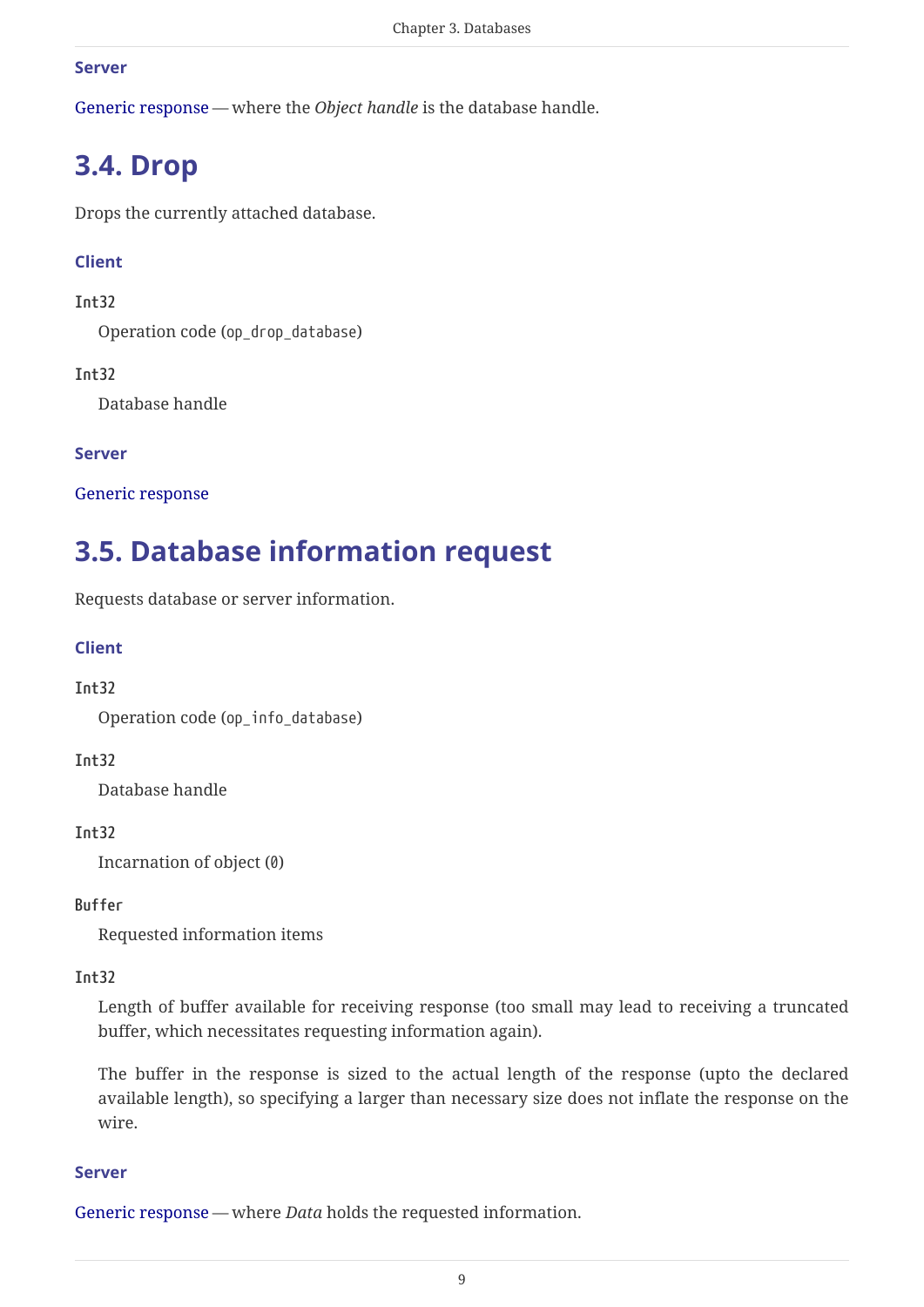# <span id="page-10-0"></span>**3.6. Disconnect**

# **Client**

# **Int32**

Operation code (op\_disconnect)

No response, remote socket close.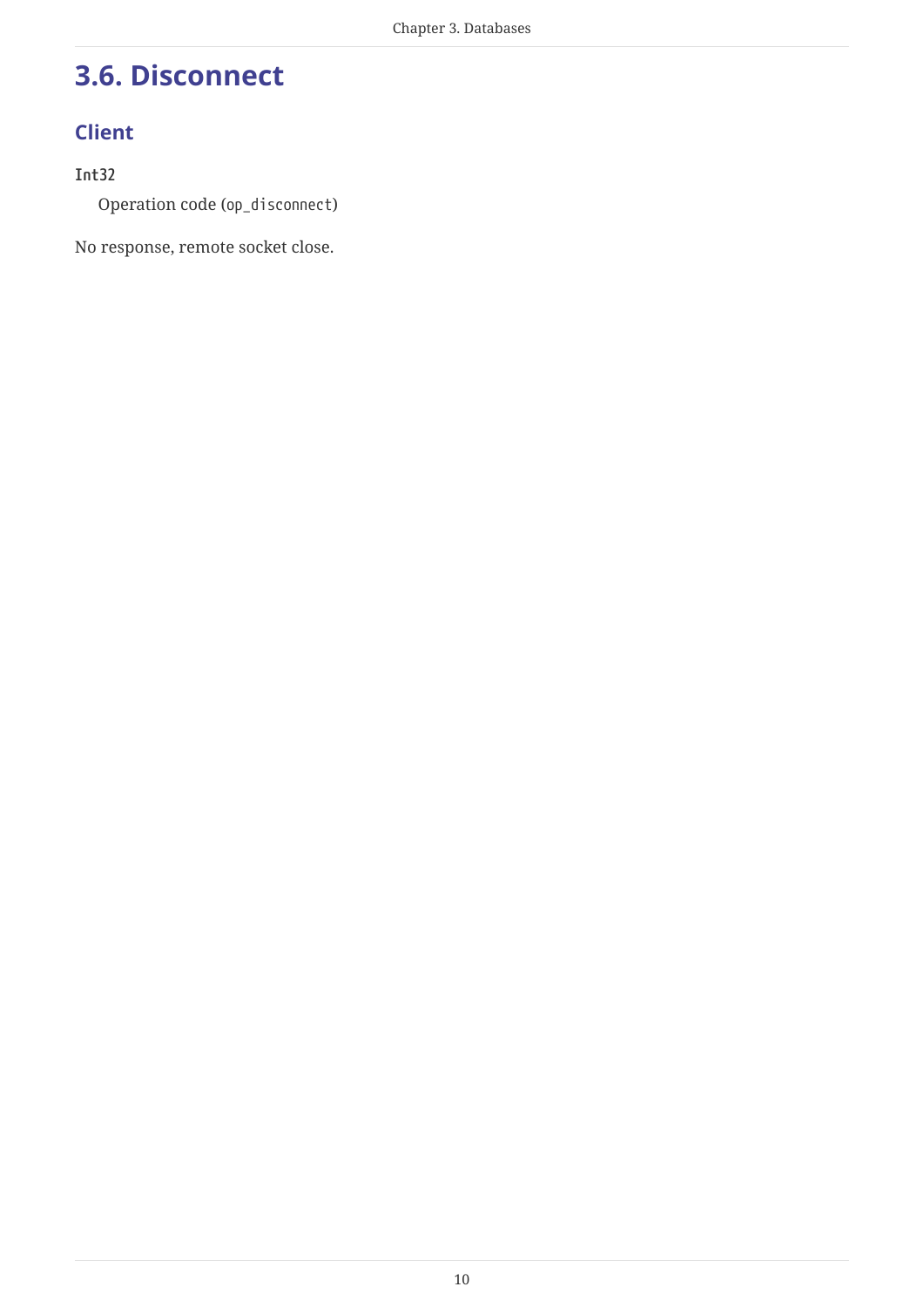# <span id="page-11-0"></span>**Chapter 4. Transactions**

# <span id="page-11-1"></span>**4.1. Start transaction**

Starts a transaction with the transaction options specified in the transaction parameter buffer.

# **Client**

# **Int32**

Operation code (op\_transaction)

# **Int32**

Database handle

# **Buffer**

Transaction parameter buffer

# **Server**

[Generic response](#page-4-1) — where *Object handle* is the new transaction handle.

# <span id="page-11-2"></span>**4.2. Commit transaction**

Commits an active or prepared transaction.

# **Client**

# **Int32**

Operation code (op\_commit)

# **Int32**

Transaction handle

# **Server**

[Generic response](#page-4-1)

# <span id="page-11-3"></span>**4.3. Rollback transaction**

Rolls back an active or prepared transaction.

# **Client**

# **Int32**

Operation code (op\_rollback)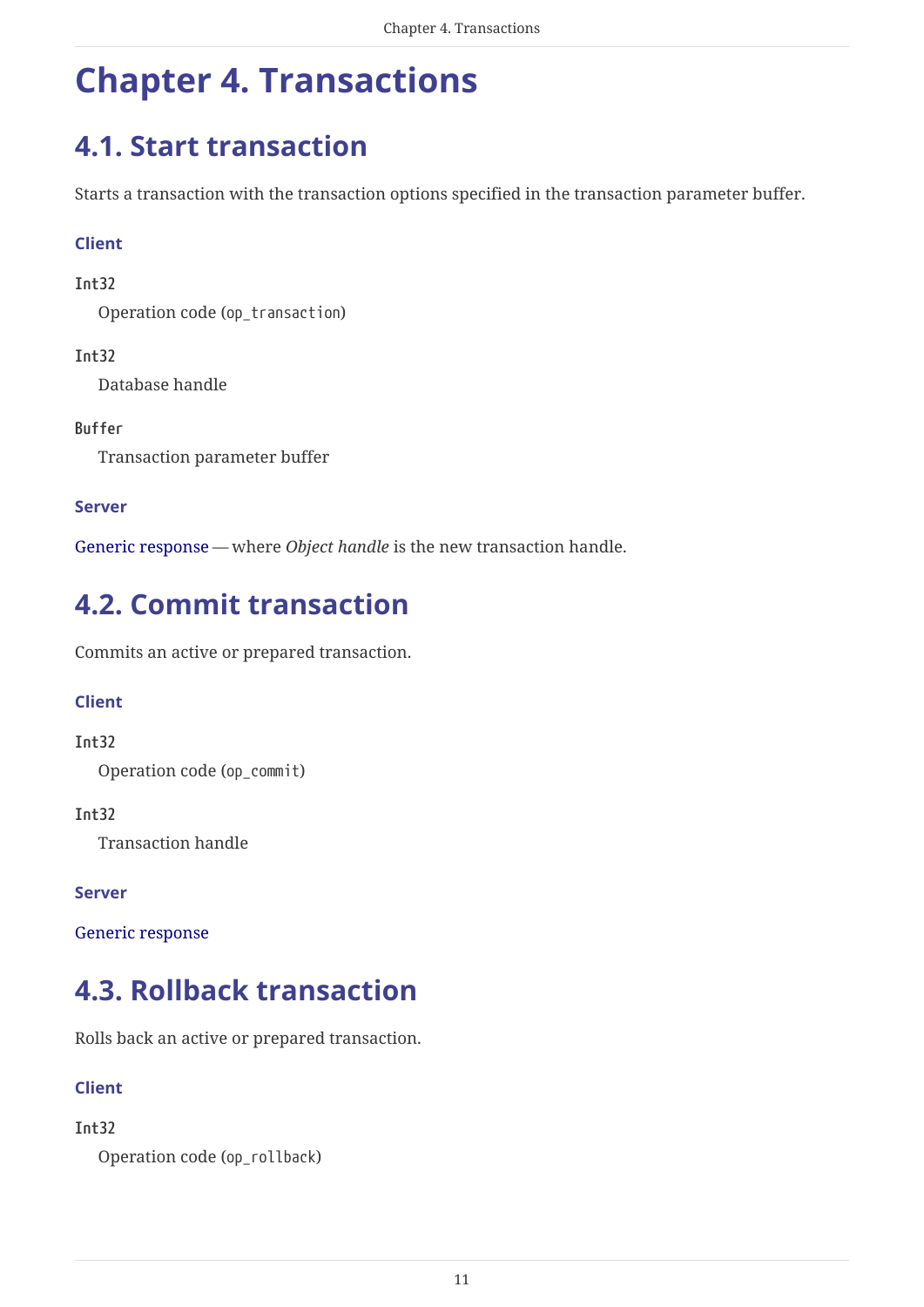Transaction handle

### **Server**

[Generic response](#page-4-1)

# <span id="page-12-0"></span>**4.4. Commit retaining**

Commits an active or prepared transaction, retaining the transaction context.

### **Client**

### **Int32**

Operation code (op\_commit\_retaining)

### **Int32**

Transaction handle

### **Server**

[Generic response.](#page-4-1)

# <span id="page-12-1"></span>**4.5. Rollback retaining**

Rolls back an active or prepared transaction, retaining the transaction context.

#### **Client**

#### **Int32**

Operation code (op\_rollback\_retaining)

#### **Int32**

Transaction handle

#### **Server**

[Generic response](#page-4-1)

# <span id="page-12-2"></span>**4.6. Prepare**

Performs the first stage of a two-phase commit. After prepare, a transaction is *in-limbo* until committed or rolled back.

# <span id="page-12-3"></span>**4.6.1. Simple prepare**

#### **Client**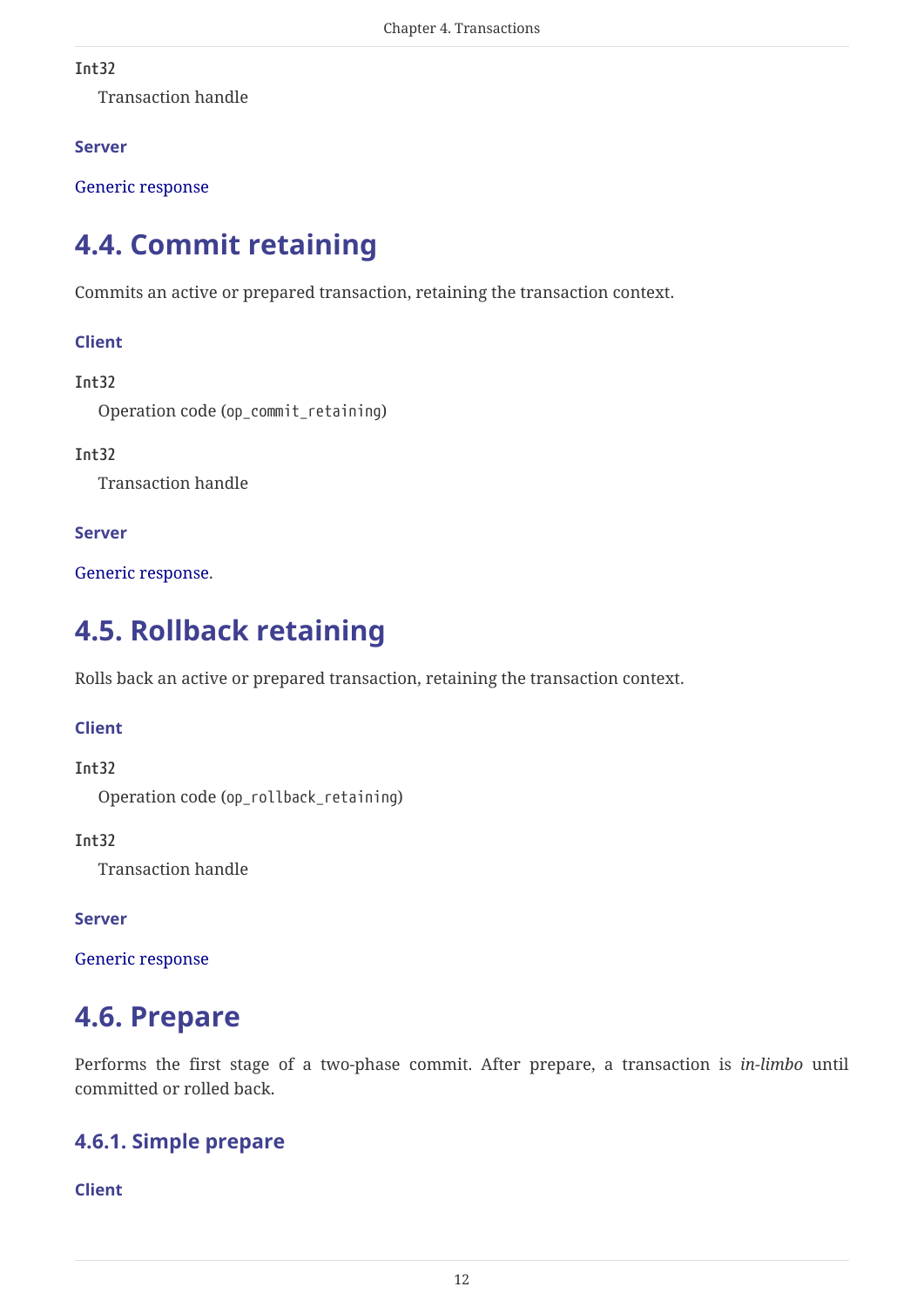Operation code (op\_prepare)

### **Int32**

Transaction handle

### **Server**

[Generic response](#page-4-1)

# <span id="page-13-0"></span>**4.6.2. Prepare with message**

Associates a message (byte data) with the prepared transaction. This information is stored in RDB\$TRANSACTIONS and can be used for recovery purposes.

# **Client**

# **Int32**

Operation code (op\_prepare2)

### **Int32**

Transaction handle

### **Buffer**

Recovery information

# **Server**

[Generic response](#page-4-1)

# <span id="page-13-1"></span>**4.7. Transaction information request**

This is similar to [Database information request](#page-9-1).

# **Client**

# **Int32**

Operation code (op\_transaction\_info)

# **Int32**

Database handle

#### **Int32**

Incarnation of object (0)

# **Buffer**

Requested information items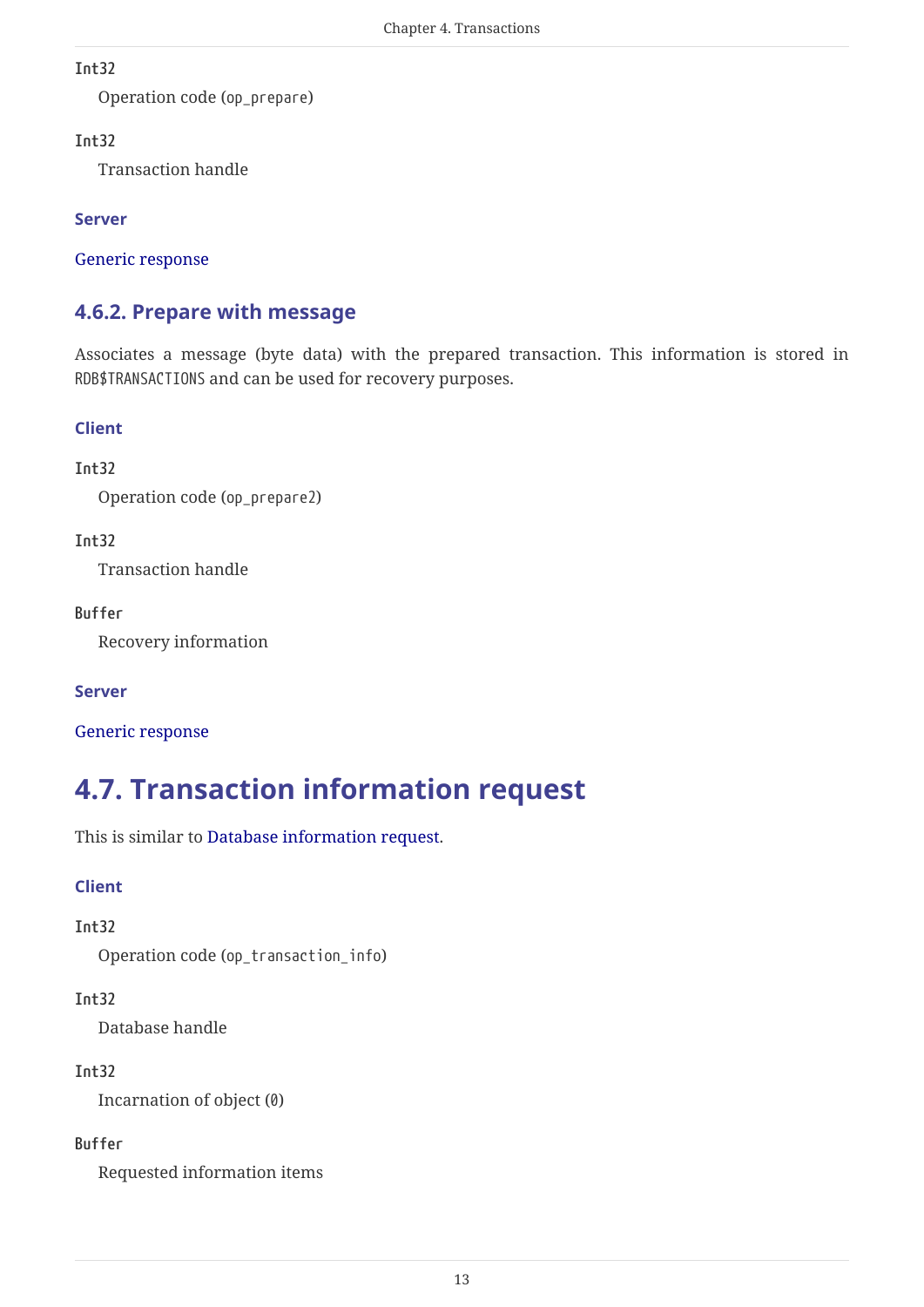Length of buffer available for receiving response (too small may lead to receiving truncated buffer).

[Generic response](#page-4-1) — where *Data* holds the requested information.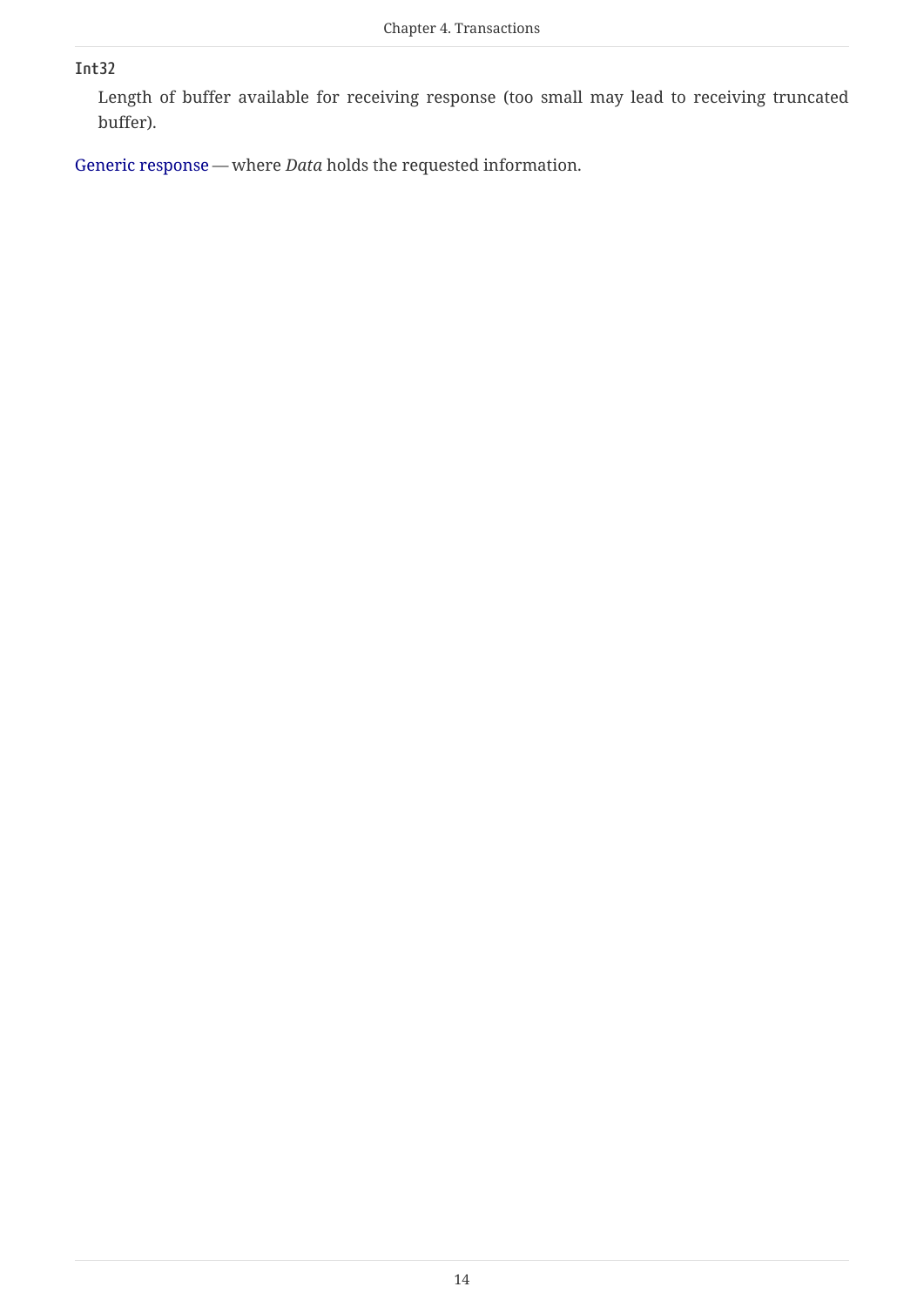# <span id="page-15-0"></span>**Chapter 5. Statements**

# <span id="page-15-1"></span>**5.1. Allocate**

Allocates a statement handle on the server.

# **Client**

#### **Int32**

Operation code (op\_allocate\_statement)

### **Int32**

Database handle

### **Server**

[Generic response](#page-4-1) — where *Object handle* is the allocated statement handle.

# <span id="page-15-2"></span>**5.1.1. Deviations for protocol version 11**

An *allocate* can only be sent together with a [Prepare](#page-16-0) operation.

# <span id="page-15-3"></span>**5.2. Free**

Frees resources held by the statement.

# **Client**

#### **Int32**

Operation code (op\_free\_statement)

#### **Int32**

Statement handle

#### **Int32**

| Option    | <b>Description</b>                                           |
|-----------|--------------------------------------------------------------|
|           | DSQL_close Closes the cursor opened after statement execute. |
| DSQL drop | Releases the statement handle.                               |

#### **Server**

#### [Generic response](#page-4-1)

# <span id="page-15-4"></span>**5.2.1. Deviations for protocol version 11**

Request flushing and response processing must be deferred.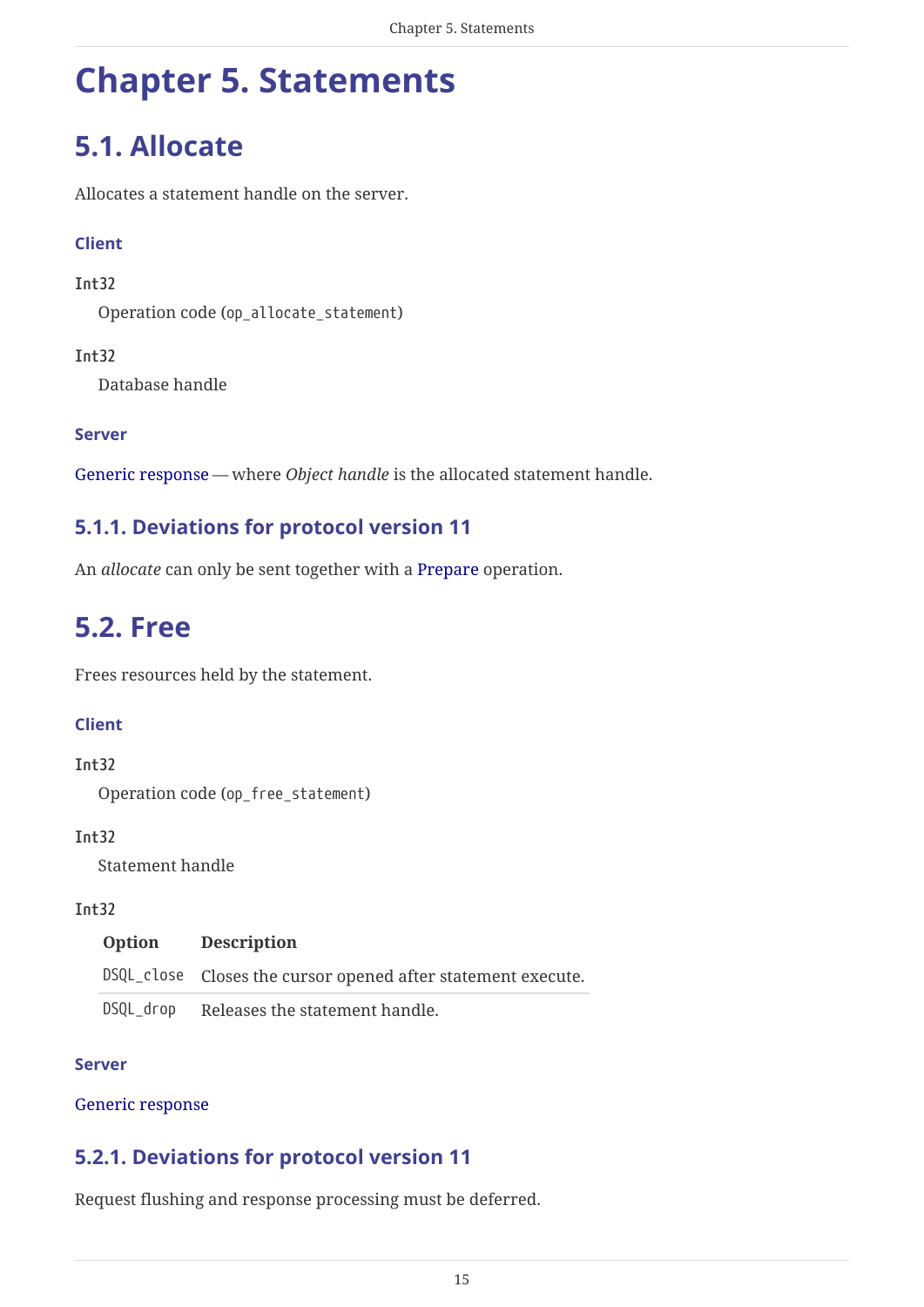# <span id="page-16-0"></span>**5.3. Prepare**

# **Client**

### **Int32**

Operation code (op\_prepare\_statement)

# **Int32**

Transaction handle

# **Int32**

Statement handle

# **Int32**

SQL dialect

# **String**

Statement to be prepared

### **Buffer**

Describe and describe bind information items

### *Example of requested information items*

- isc\_info\_sql\_select
- isc\_info\_sql\_describe\_vars
- isc\_info\_sql\_sqlda\_seq
- isc\_info\_sql\_type
- isc\_info\_sql\_sub\_type
- isc\_info\_sql\_length
- isc\_info\_sql\_scale
- isc\_info\_sql\_field
- isc\_info\_sql\_relation

#### **Int32**

Target buffer length (32768)

#### **Server**

[Generic response](#page-4-1) — where *Data* holds the statement description (matching the requested information items)

# <span id="page-16-1"></span>**5.3.1. Deviations for protocol version 11**

The statement handle can no longer be allocated separately. The initial [Allocate](#page-15-1) operation **must** be sent together with the first prepare operation. When allocating and preparing together, the value of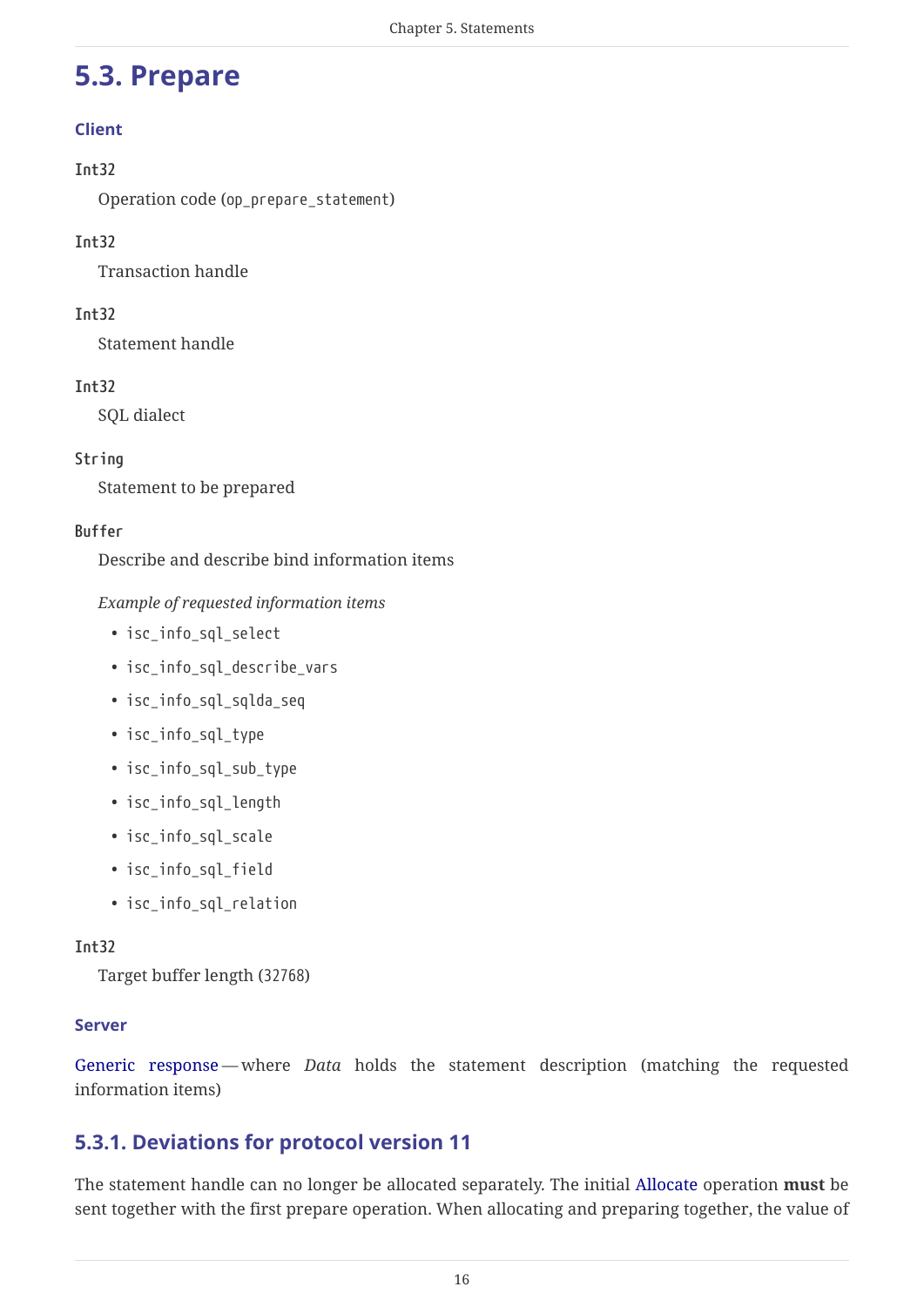the statement handle of the *prepare* must be 0xFFFF (invalid object handle). The responses must be processed in order: first *allocate* response, then *prepare* response.

Once a statement handle has been allocated, it can be reused by sending a *prepare* with the obtained statement handle.

# <span id="page-17-0"></span>**5.4. Describe**

Describe of output parameters of a query is done using the [statement information request message](#page-20-1)

*Example of requested information items*

- isc\_info\_sql\_select
- isc\_info\_sql\_describe\_vars
- isc\_info\_sql\_sqlda\_seq
- isc\_info\_sql\_type
- isc\_info\_sql\_sub\_type
- isc\_info\_sql\_length
- isc\_info\_sql\_scale
- isc\_info\_sql\_field
- isc\_info\_sql\_relation

# <span id="page-17-1"></span>**5.5. Describe bind (input parameters)**

Describe of input parameters of a query is done using the [statement information request message](#page-20-1)

*Example of requested information items*

- isc\_info\_sql\_select
- isc\_info\_sql\_describe\_vars
- isc\_info\_sql\_sqlda\_seq
- isc\_info\_sql\_type
- isc\_info\_sql\_sub\_type
- isc\_info\_sql\_length
- isc\_info\_sql\_scale
- isc\_info\_sql\_field
- isc\_info\_sql\_relation

# <span id="page-17-2"></span>**5.6. Execute**

# **Client**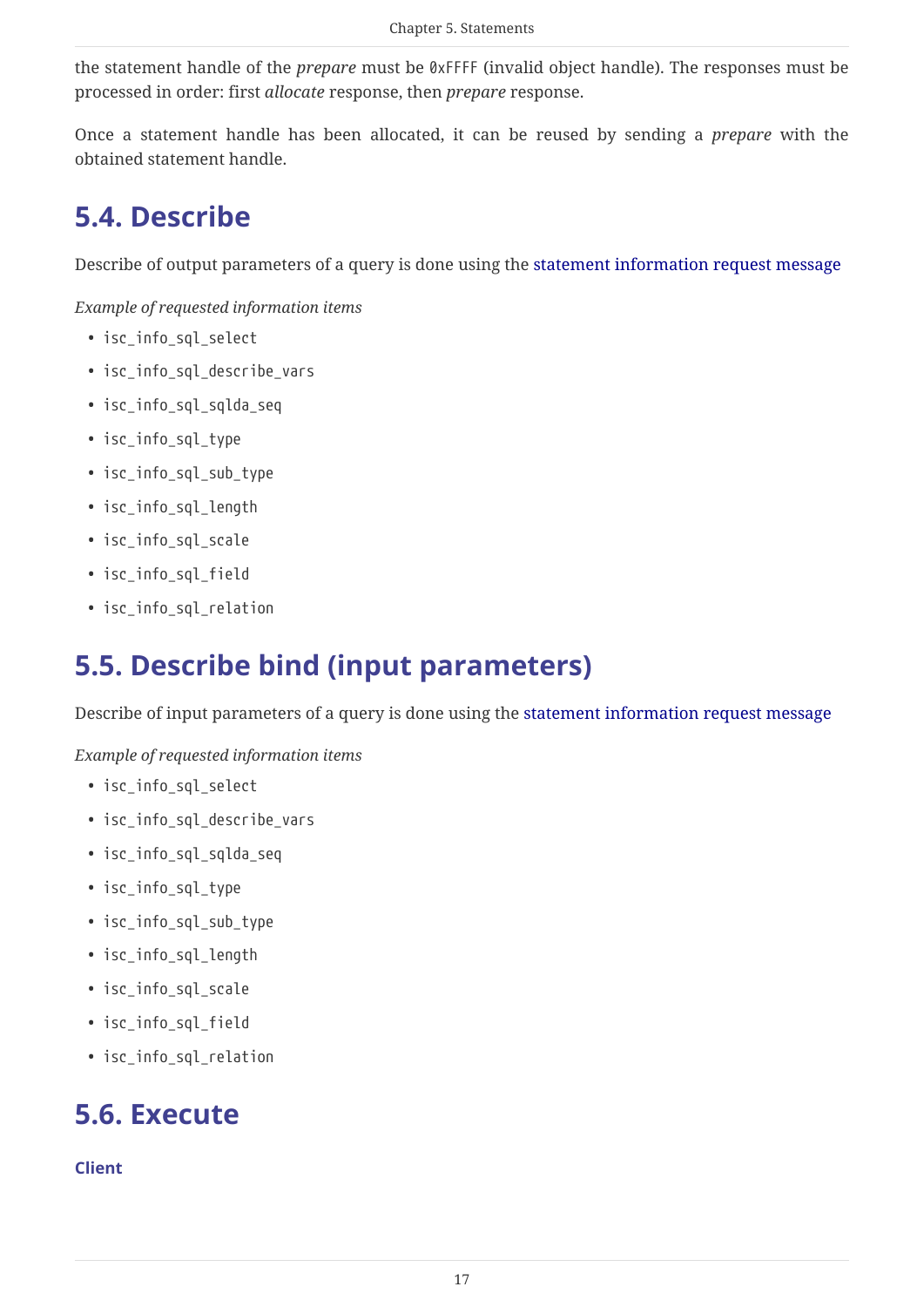Operation code

### **Operation Usage**

op\_execute DDL and DML statements.

op\_execute2 Stored procedures.

### **Int32**

Statement handle

# **Int32**

Transaction handle

If the statement has input parameters:

### **Buffer**

Parameters in BLR format

### **Int32**

Message number (0) ??

#### **Int32**

Number of messages (1) ??

#### **Buffer**

Parameter values

If not statement has no input parameters:

# **Buffer**

Empty (length only 0)

#### **Int32**

Message number (0) ??

#### **Int32**

Number of messages (0) ??

If the statement is a stored procedure and there are output parameters:

#### **Buffer**

Output parameters in BLR format

#### **Int32**

Output message number (0) ??

#### **Server**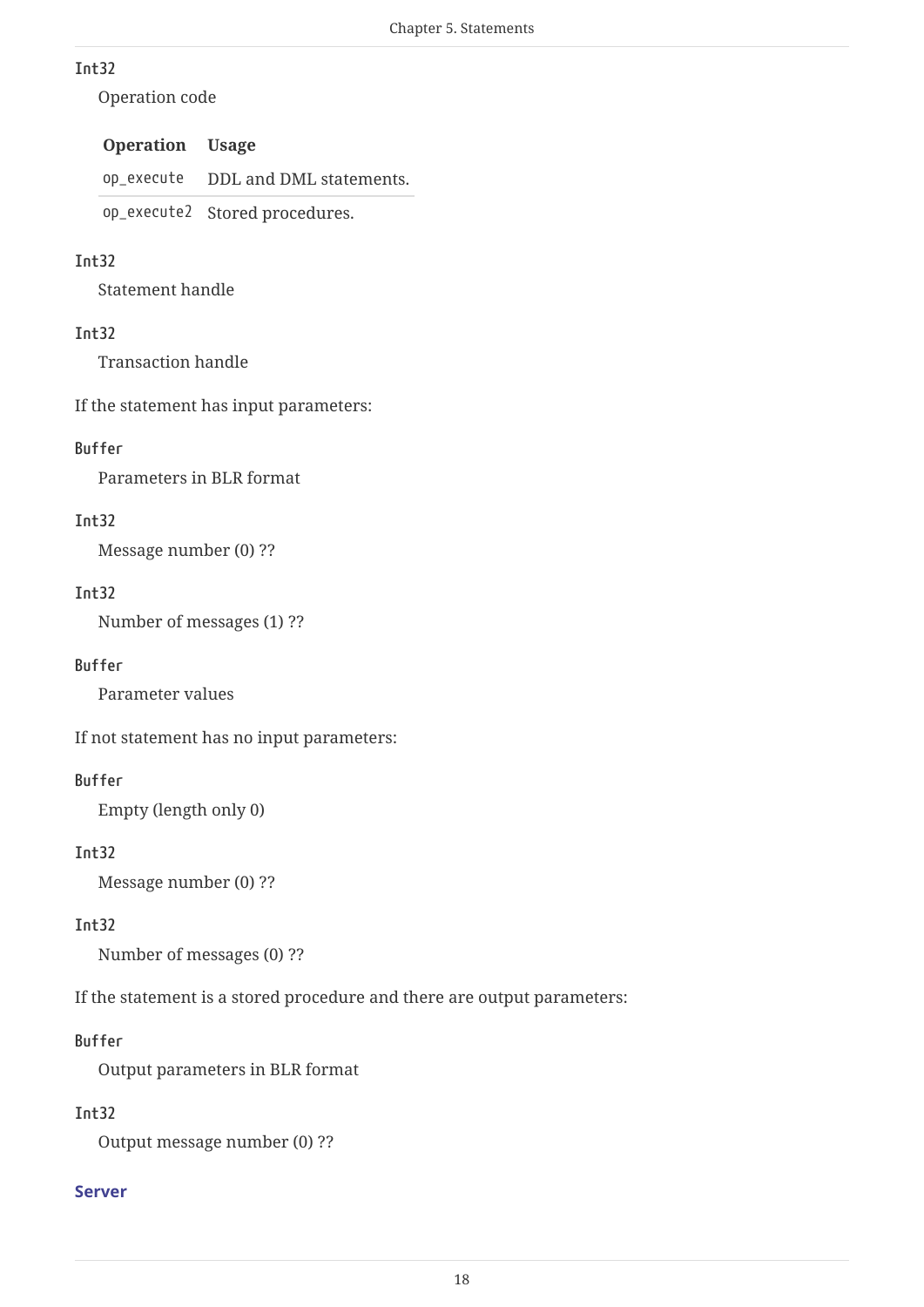Operation code

If operation equals op\_sql\_response:

# [SQL response](#page-4-2)

if not:

[Generic response](#page-4-1)

# <span id="page-19-0"></span>**5.7. Rows affected by query execution**

Obtain the rows affected by a query is done using the [statement information request message](#page-20-1)

*List of requested information items*

• isc\_info\_sql\_records

# <span id="page-19-1"></span>**5.8. Fetch**

# **Client**

### **Int32**

Operation code (op\_fetch)

# **Int32**

Statement handle

# **Buffer**

Output parameters in BLR format

#### **Int32**

Message number

# **Int32**

Message count/Fetch size (200)

#### **Server**

#### **Int32**

Operation code

If operation equals op\_fetch\_response:

#### [Fetch response.](#page-4-3)

If not:

#### [Generic response.](#page-4-1)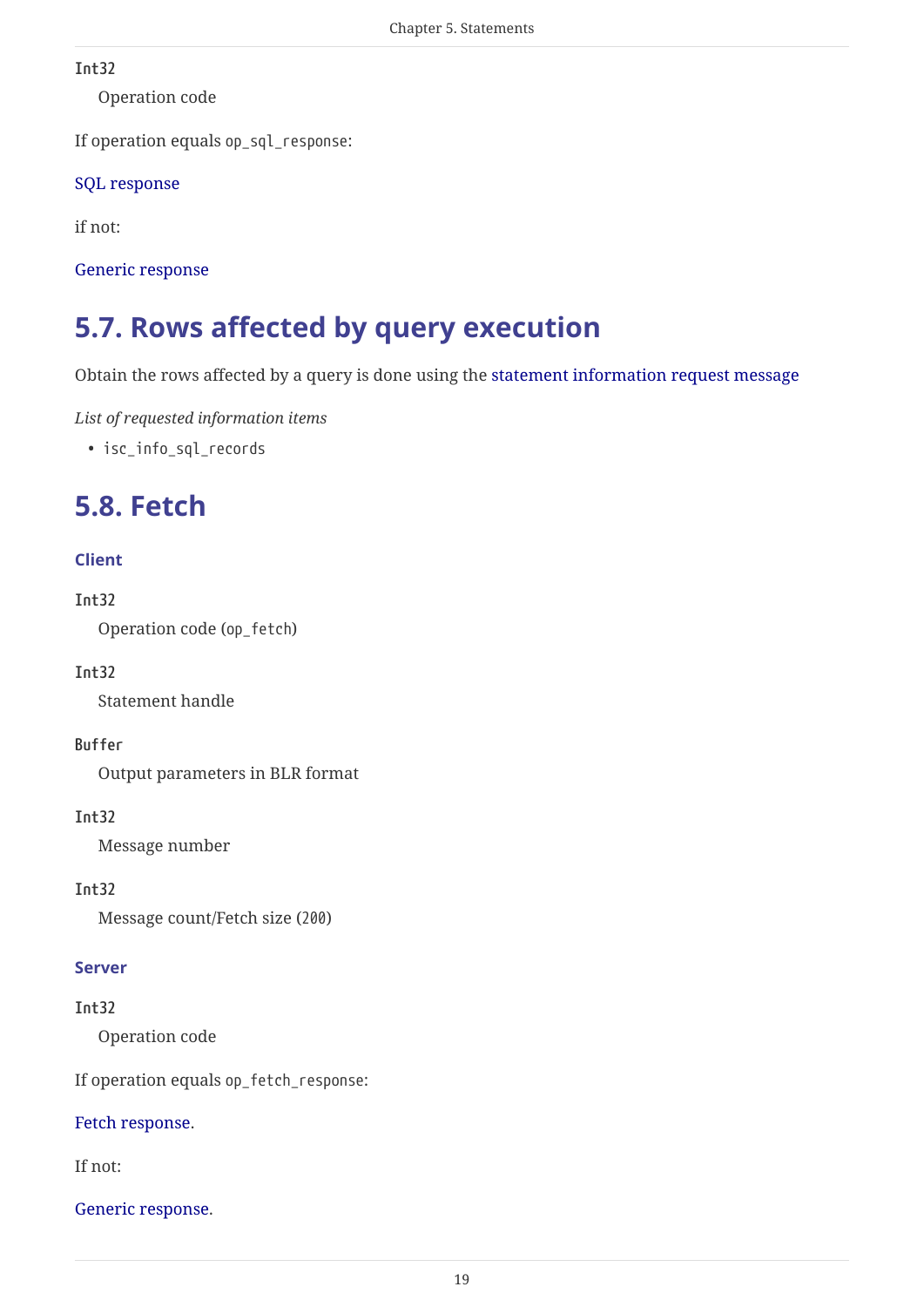# <span id="page-20-0"></span>**5.9. Set cursor name**

# **Client**

# **Int32**

Operation code (op\_set\_cursor)

# **Int32**

Statement handle

# **String**

Cursor name (null terminated)

# **Int32**

Cursor type (0).



**Reserved for future use** 

### **Server**

[Generic response](#page-4-1)

# <span id="page-20-1"></span>**5.10. Information request**

This is similar to [Database information request](#page-9-1).

# **Client**

# **Int32**

Operation code (op\_info\_sql)

# **Int32**

Statement handle

# **Int32**

Incarnation of object (0)

# **Buffer**

Requested information items

# **Int32**

Requested information items buffer length

# **Server**

[Generic response](#page-4-1) — where *Data* holds the requested information.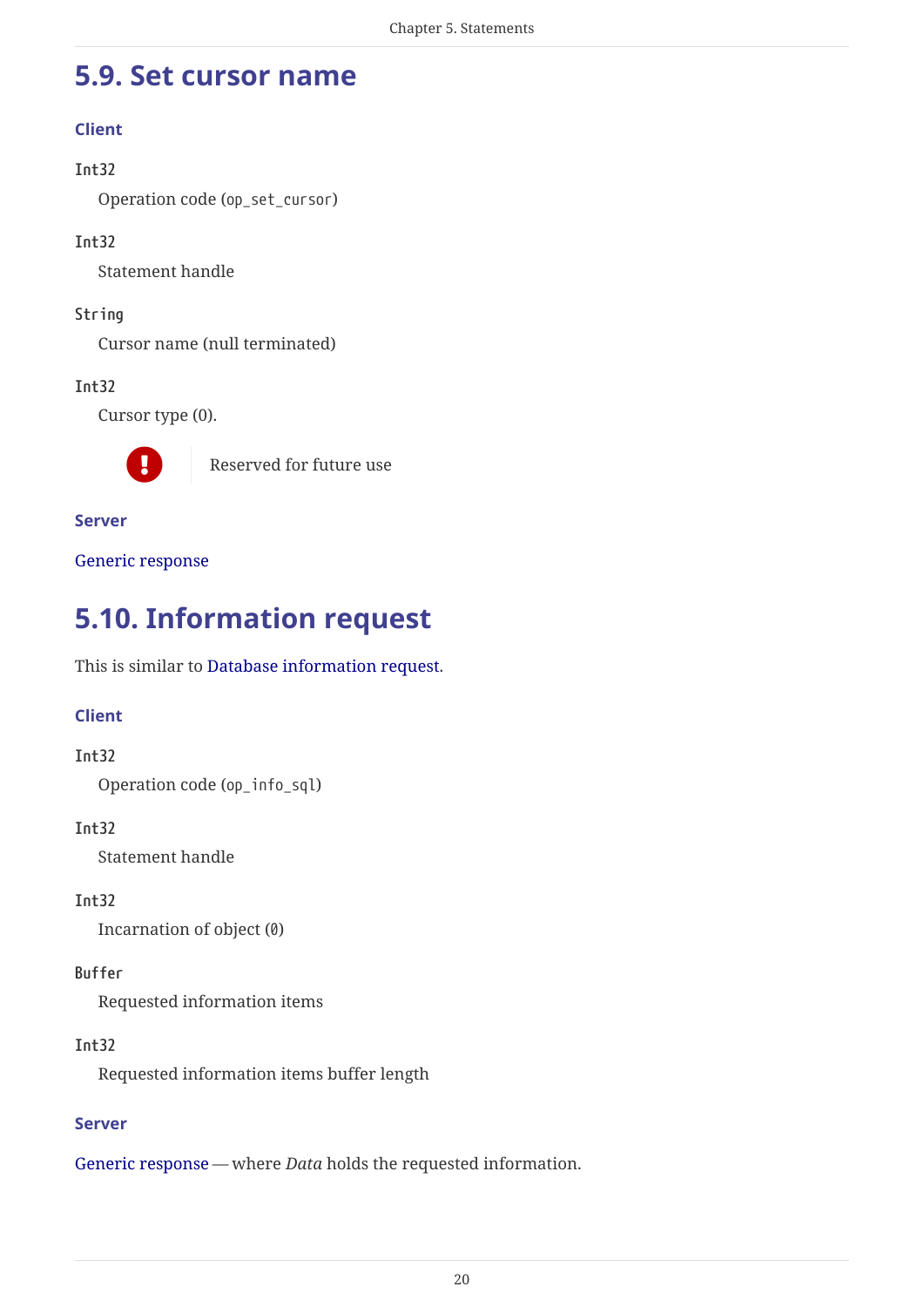

Information about how to parse the information buffer sent by the Firebird server can be found in the Interbase 6.0 documentation set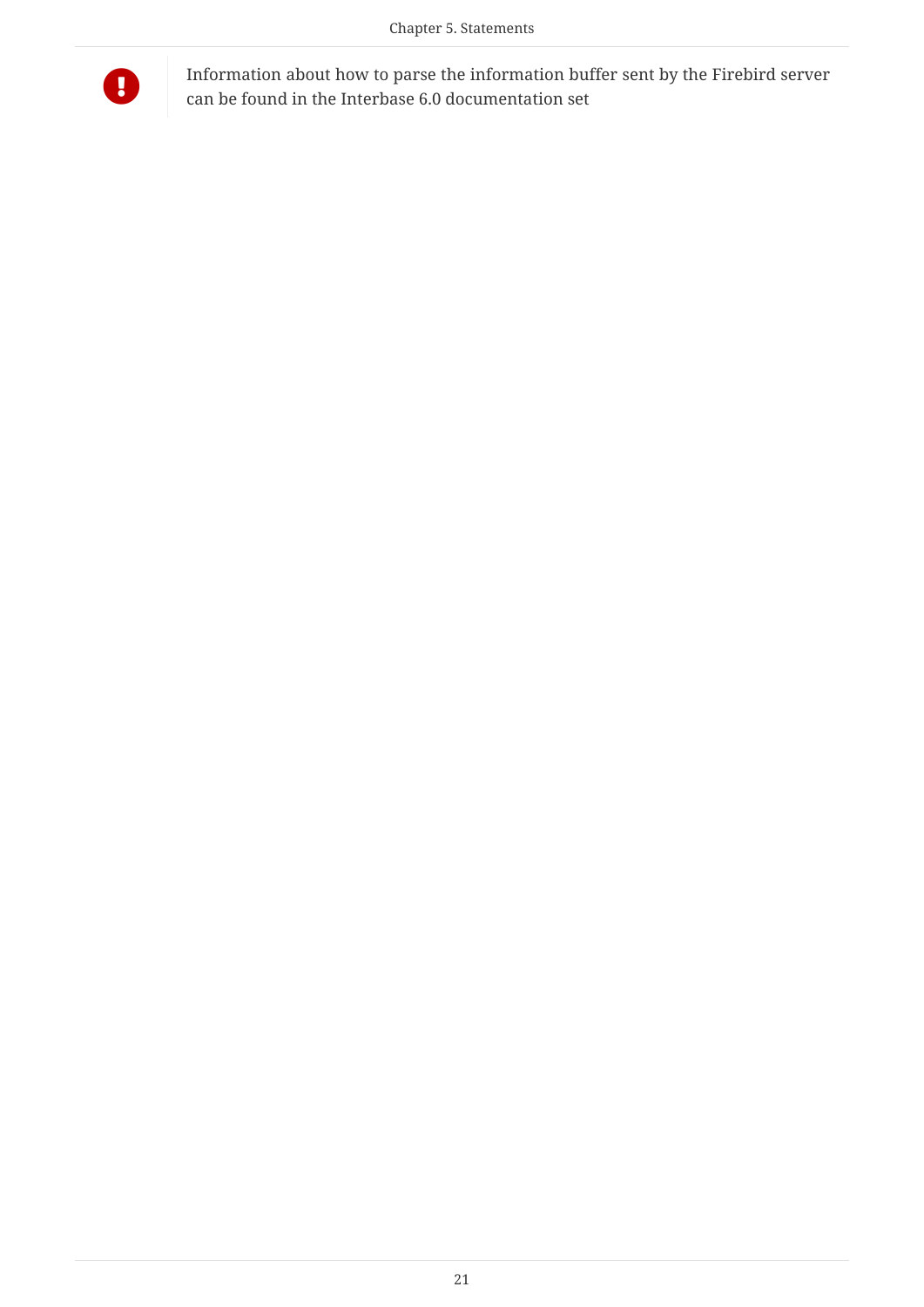# <span id="page-22-0"></span>**Chapter 6. Blobs**

# <span id="page-22-1"></span>**6.1. Create/Open**

#### **Client**

#### **Int32**

Operation code

| <b>Operation</b> | <b>Description</b>                                              |
|------------------|-----------------------------------------------------------------|
|                  | op_create_blob Creates a new blob                               |
|                  | op_create_blob2 Creates a new blob with a blob parameter buffer |
| op_open_blob     | Opens an existing blob                                          |
| op_open_blob2    | Opens an existing blob with a blob parameter buffer             |

#### **Buffer**

Blob parameter buffer (*not allowed with op\_create\_blob and op\_open\_blob, required with op\_create\_blob2 and op\_open\_blob2*)

#### **Int32**

Transaction handle

#### **Int64**

Blob ID

#### **Server**

[Generic response](#page-4-1) — where:

- a. *Object handle* is the blob handle
- b. *Object id* is the blob id (*only for op\_create\_blob / op\_create\_blob2, garbage for op\_open\_blob / op\_open\_blob2*)

# <span id="page-22-2"></span>**6.2. Get segment**

#### **Client**

#### **Int32**

Operation code (op\_get\_segment)

#### **Int32**

Blob handle

#### **Int32**

Segment length (*max length = 32768*)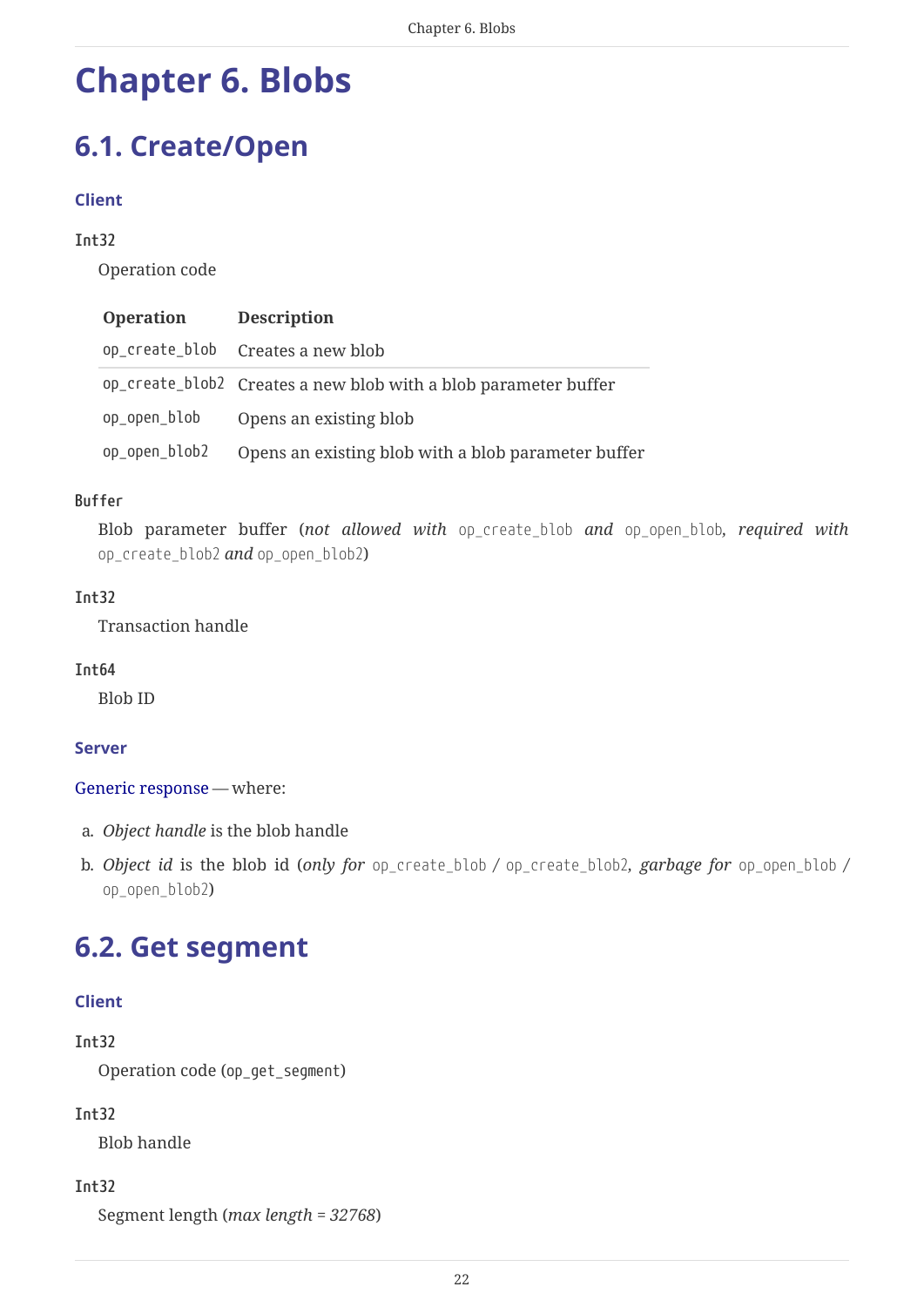Data segment (0)

# **Server**

[Generic response](#page-4-1) — where *Data* is the blob segment.

# <span id="page-23-0"></span>**6.3. Put segment**

# **Client**

# **Int32**

Operation code (op\_batch\_segments)

# **Int32**

Blob handle

# **Buffer**

Blob Segments

# **Server**

[Generic response](#page-4-1)

# <span id="page-23-1"></span>**6.4. Seek**

# **Client**

# **Int32**

Operation code (op\_seek\_blob)

# **Int32**

Blob handle

# **Int32**

Seek mode (0)

# **Int32**

**Offset** 

# **Server**

[Generic response](#page-4-1) — where *Object handle* is the current position.

# <span id="page-23-2"></span>**6.5. Cancel**

Cancels and invalidates the blob handle. If this was a newly created blob, the blob is disposed.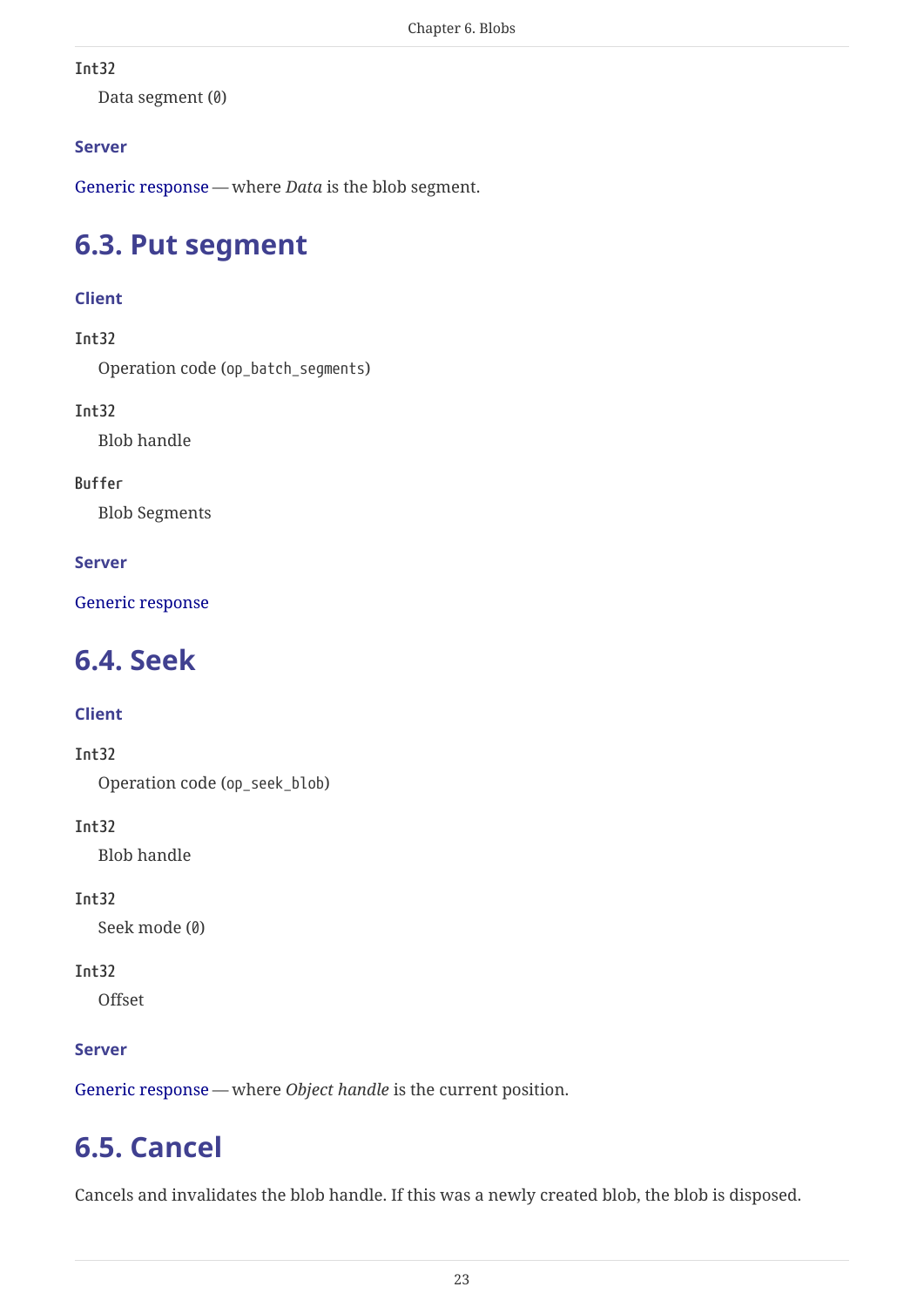#### **Client**

### **Int32**

Operation code (op\_cancel\_blob)

# **Int32**

Blob handle

# **Server**

[Generic response](#page-4-1) — no useful information in response

# <span id="page-24-0"></span>**6.5.1. Deviations for protocol version 11**

Request flushing and response processing must be deferred.

# <span id="page-24-1"></span>**6.6. Close**

Closes and invalidates the blob handle.

# **Client**

# **Int32**

Operation code (op\_close\_blob)

# **Int32**

Blob handle

# **Server**

[Generic response](#page-4-1) — no useful information in response

# <span id="page-24-2"></span>**6.6.1. Deviations for protocol version 11**

Request flushing and response processing must be deferred.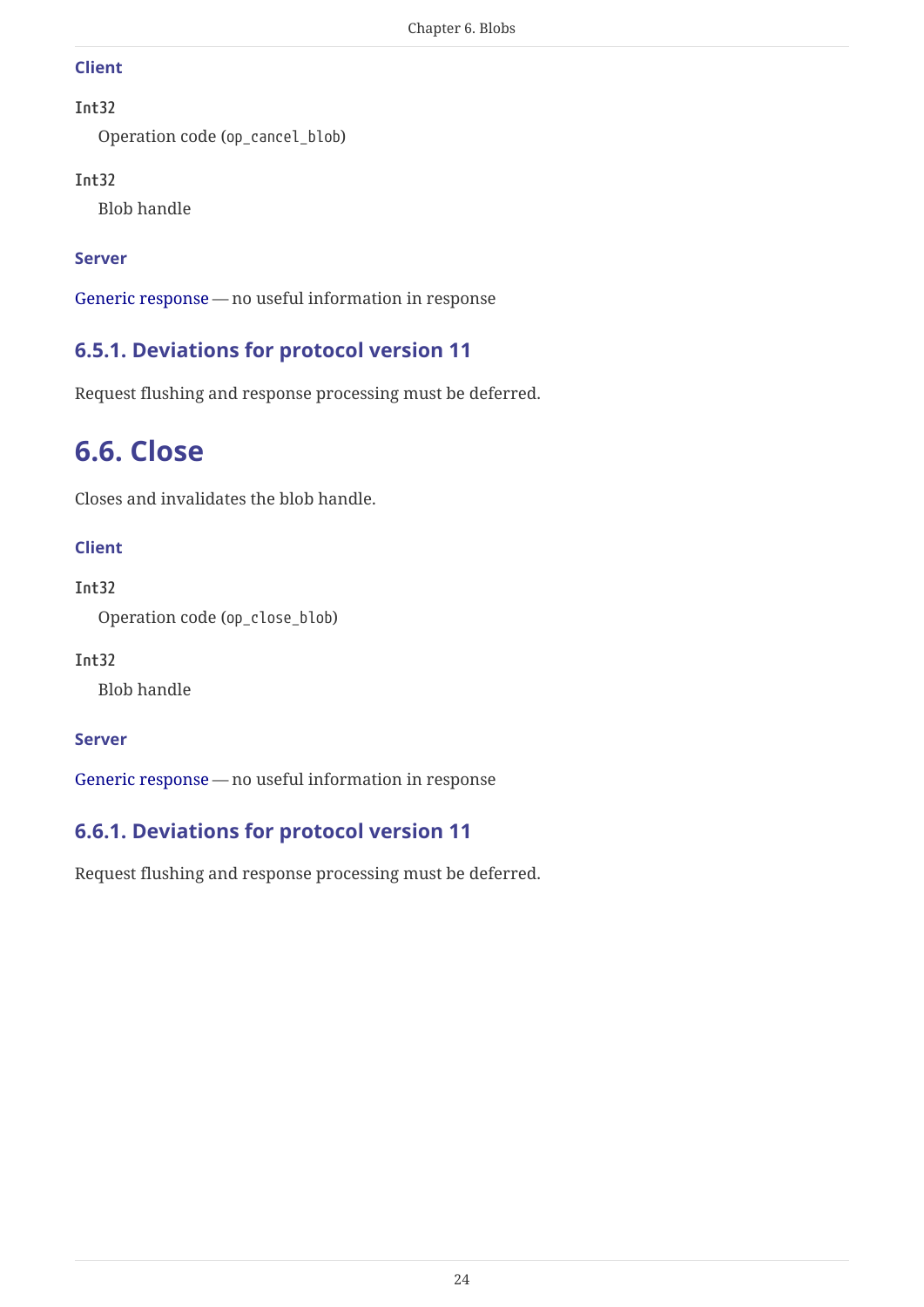# <span id="page-25-0"></span>**Chapter 7. Arrays**

# <span id="page-25-1"></span>**7.1. Get slice**

## **Client**

#### **Int32**

Operation code (op\_get\_slice)

### **Int32**

Transaction handle

### **Int64**

Array handle

### **Int32**

Slice length

# **Buffer**

Slice descriptor (SDL)

### **String**

Slice parameters (Always an empty string)

#### **Buffer**

Slice (Always empty)

# **Server**

[Slice response](#page-5-0)

# <span id="page-25-2"></span>**7.2. Put slice**

# **Client**

#### **Int32**

Operation code (op\_put\_slice)

# **Int32**

transaction handle

# **Int64**

Array handle (0)

#### **Int32**

Slice length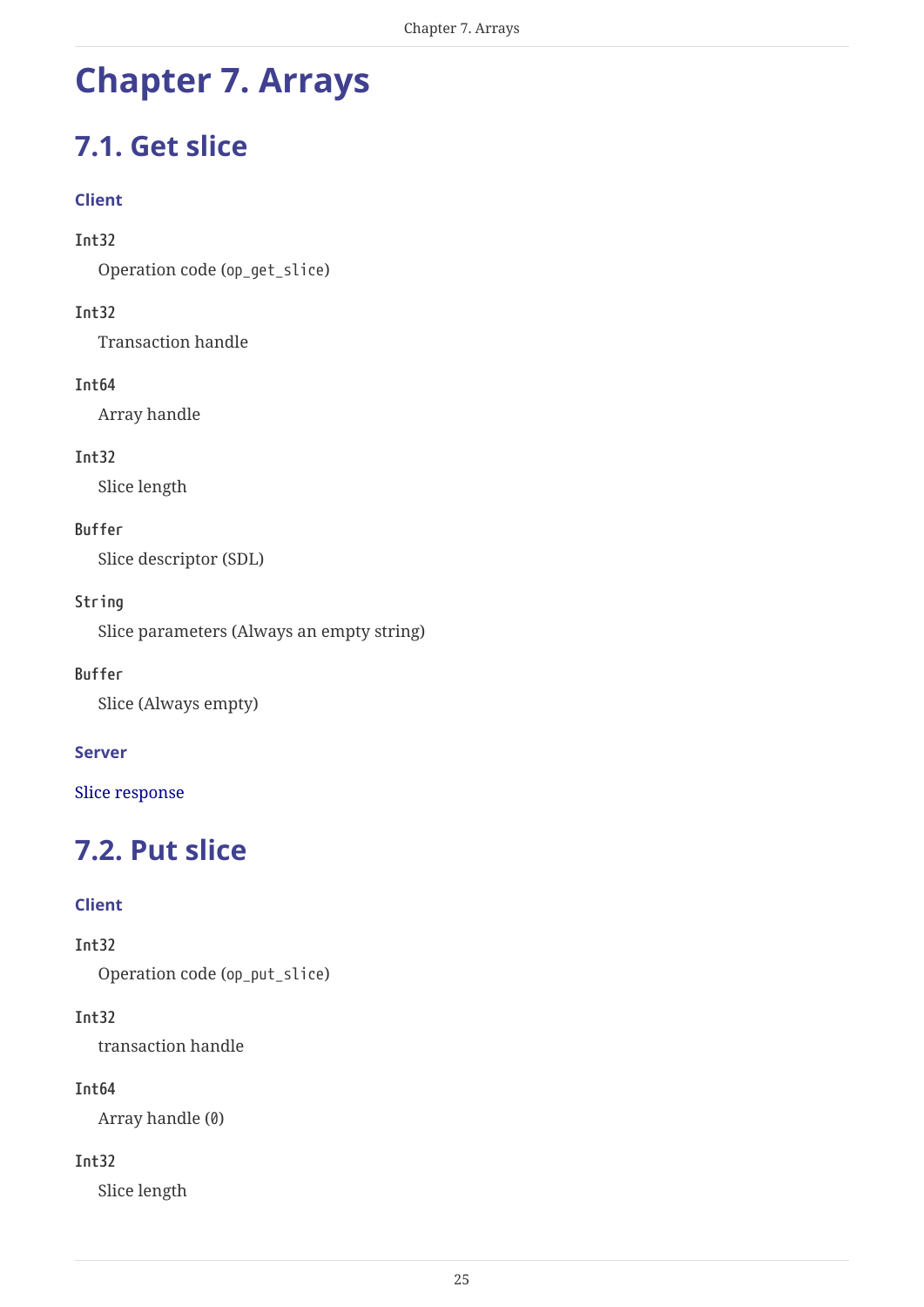## **Buffer**

Slice descriptor (SDL)

# **String**

Slice parameters (Always an empty string)

# **Int32**

Slice length

### **Buffer**

Slice data

#### **Server**

[Generic response](#page-4-1) — where *Object id* is the array handle.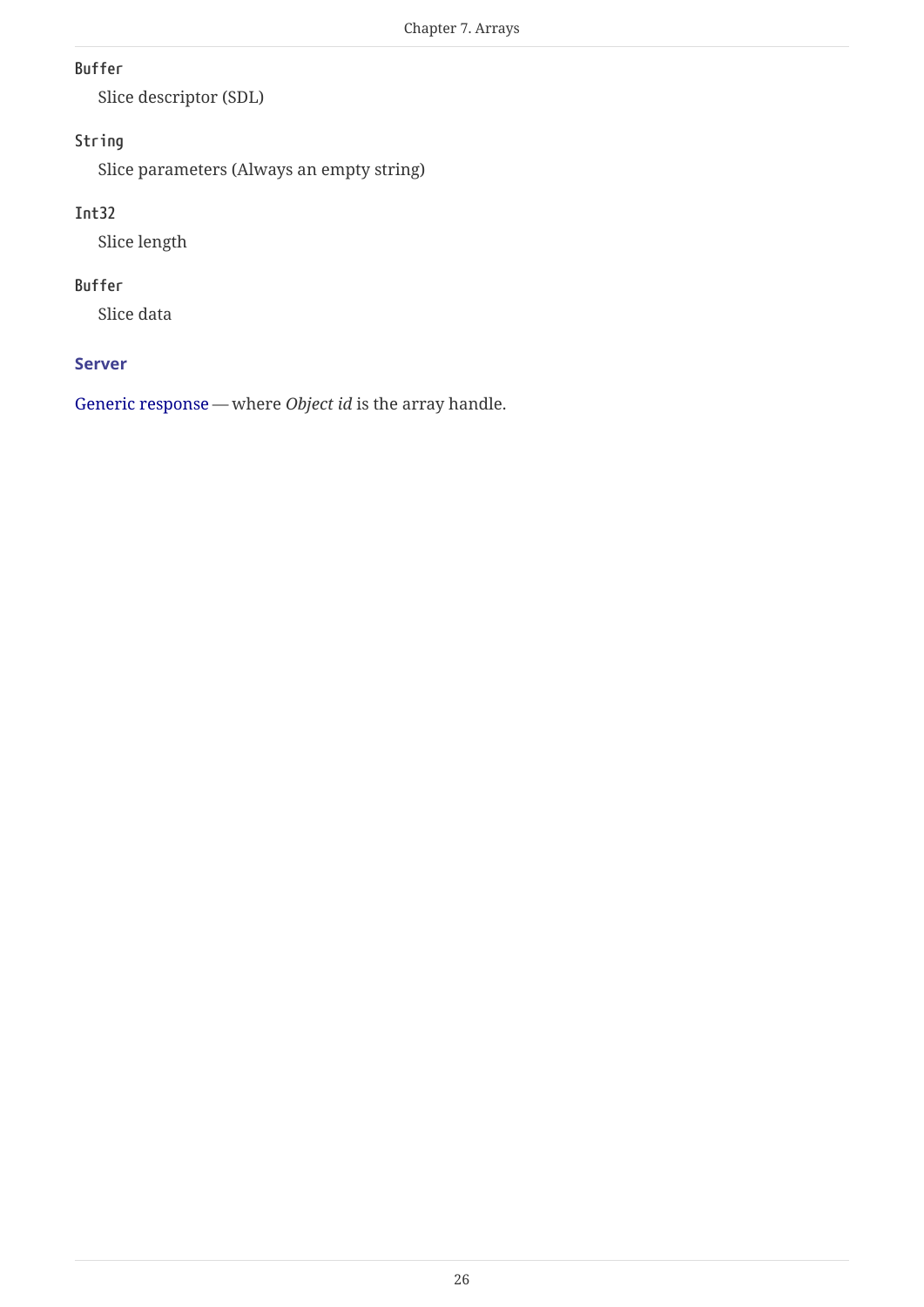# <span id="page-27-0"></span>**Chapter 8. Batches**

Statement batches were introduced in protocol v13.

# <span id="page-27-1"></span>**8.1. Create**

# **Client**

# **Int32**

Operation code (op\_batch\_create)

### **Int32**

Statement handle

### **Buffer**

BLR format of batch messages

### **Int32**

Message length

### **Buffer**

Batch parameters buffer

### **Server**

[Generic response](#page-4-1)

# <span id="page-27-2"></span>**8.2. Send messages**

# **Client**

**Int32** Operation code (op\_batch\_msg)

# **Int32**

Statement handle

#### **Int32**

Number of messages

#### **Buffer**

Batched values (formatted message repeats 'Number of messages' times)

# **Server**

#### [Generic response](#page-4-1)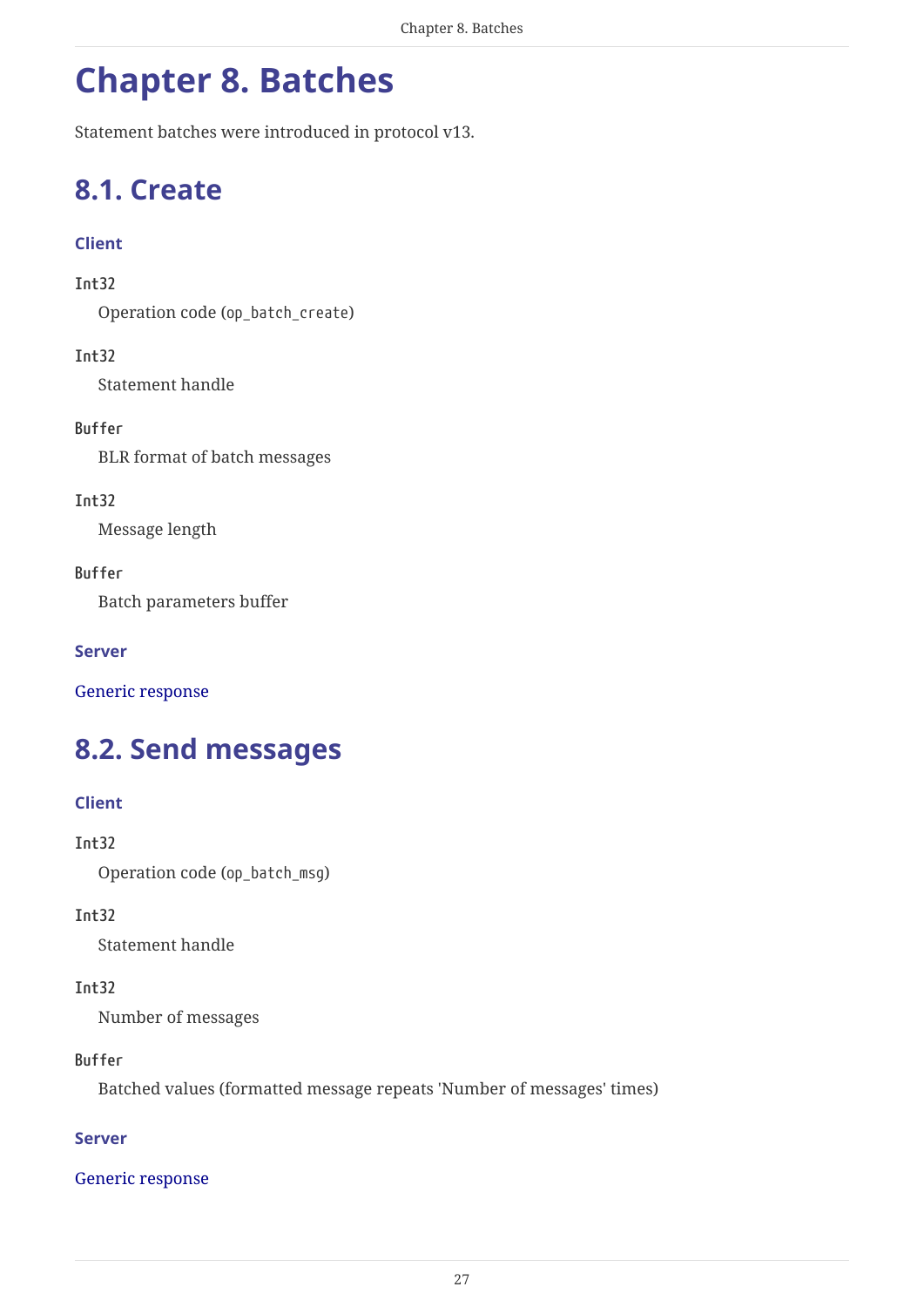# <span id="page-28-0"></span>**8.3. Execute batch**

# **Client**

### **Int32**

Operation code (op\_batch\_exec)

# **Int32**

Statement handle

# **Int32**

Transaction handle

### **Server**

# **Int32**

Operation code

If operation equals op batch cs:

# **Batch completion state**

### **Int32**

Statement handle

# **Int32**

Total records count

#### **Int32**

Number of update counters (records updated per each message)

#### **Int32**

Number of per-message error blocks (message number in batch and status vector of an error processing it)

#### **Int32**

Number of simplified per-message error blocks (message number in batch without status vector)

#### **Buffer**

Update counters (records updated per each message), array of Int32, length is equal to "Number of update counters" field in packet.

#### **Buffer**

Detailed info about errors in batch (for each error server sends number of message (Int32) and status vector in standard way (exactly like in op\_response). Number of such pairs is equal to "Number of per-message error blocks" field in packet.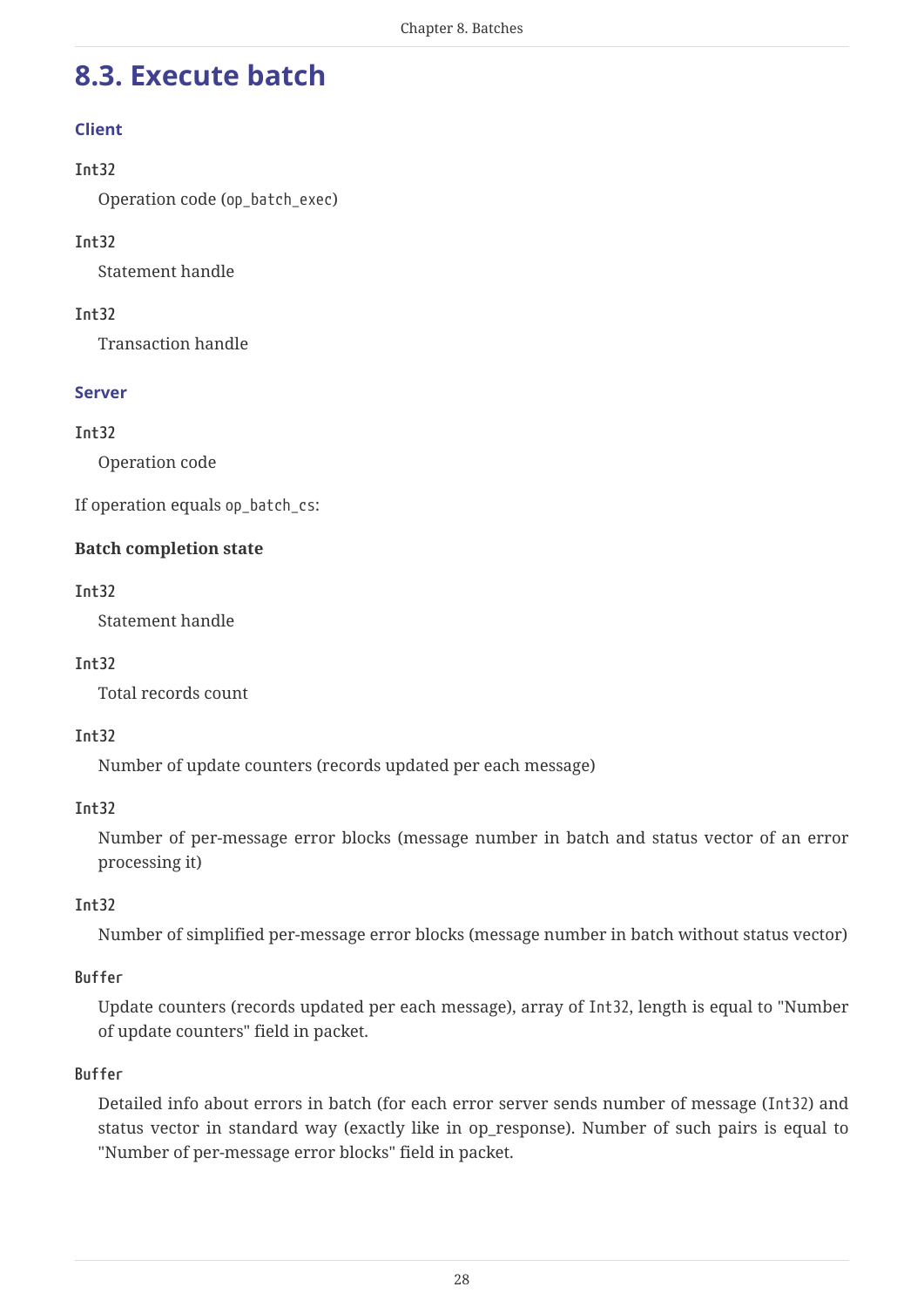#### **Buffer**

Simplified error blocks (for each error server sends number of message (Int32) w/o status vector). Used when too many errors took place. Number of elements is equal to "Number of simplified per-message error blocks" field in packet.

Otherwise:

[Generic response](#page-4-1)

# <span id="page-29-0"></span>**8.4. Release batch**

#### **Client**

### **Int32**

Operation code (op\_batch\_rls)

#### **Int32**

Statement handle

#### **Server**

[Generic response](#page-4-1)

# <span id="page-29-1"></span>**8.5. Cancel batch**

#### **Client**

#### **Int32**

Operation code (op\_batch\_cancel)

# **Int32**

Statement handle

#### **Server**

[Generic response](#page-4-1)

# <span id="page-29-2"></span>**8.6. Sync batch**

#### **Client**

**Int32**

Operation code (op\_batch\_sync)

#### **Server**

[Generic response](#page-4-1)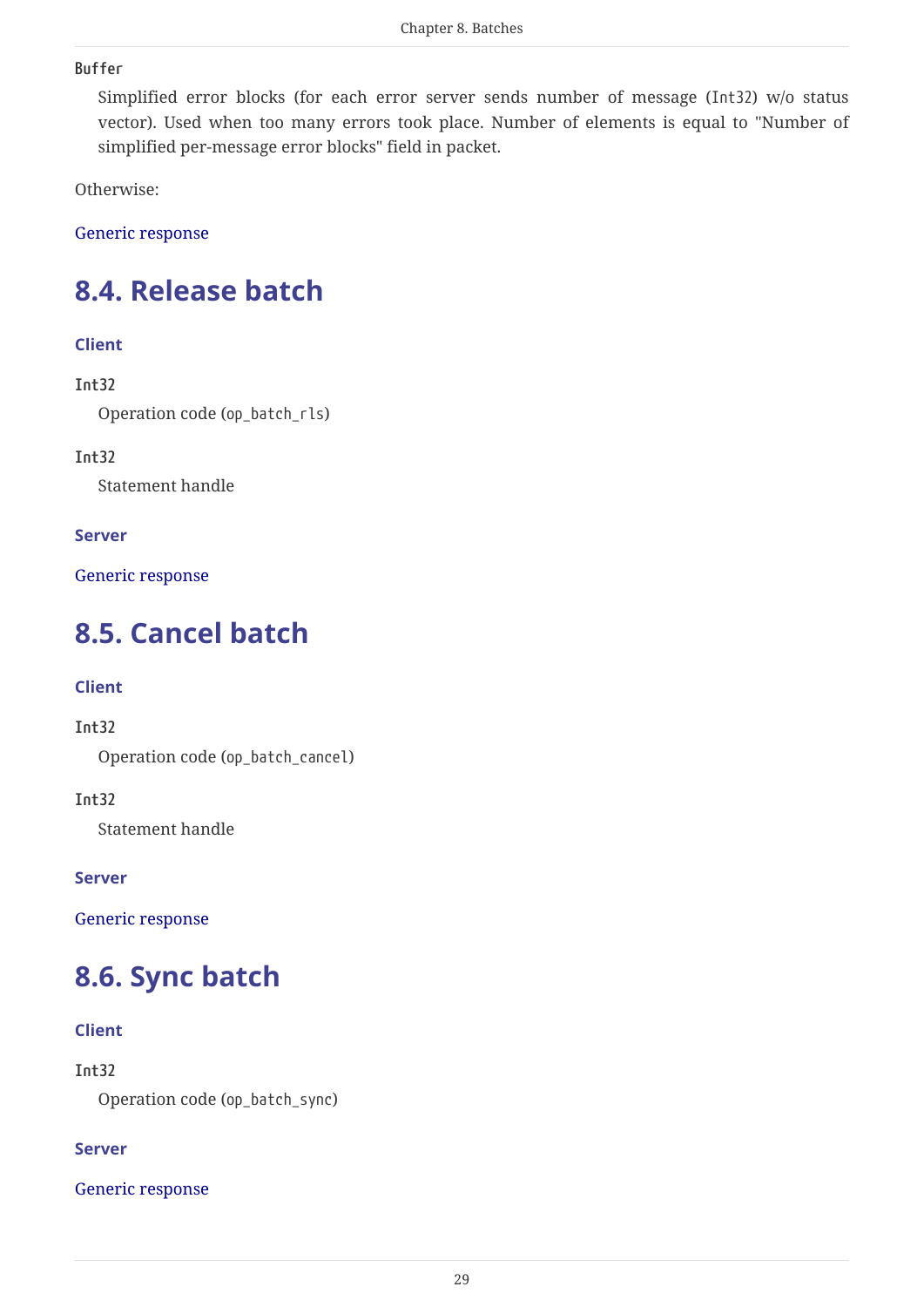# <span id="page-30-0"></span>**8.7. Set default blob parameters**

# **Client**

#### **Int32**

Operation code (op\_batch\_set\_bpb)

### **Int32**

Statement handle

### **Buffer**

Default BLOB parameters buffer

### **Server**

[Generic response](#page-4-1)

# <span id="page-30-1"></span>**8.8. Register existing blob**

# **Client**

### **Int32**

Operation code (op\_batch\_regblob)

#### **Int32**

Statement handle

#### **Int64**

Existing BLOB ID

# **Int64**

Batch temporal BLOB ID

#### **Server**

[Generic response](#page-4-1)

# <span id="page-30-2"></span>**8.9. Stream of BLOB data**

# **Client**

**Int32**

Operation code (op\_batch\_blob\_stream)

# **Int32**

Statement handle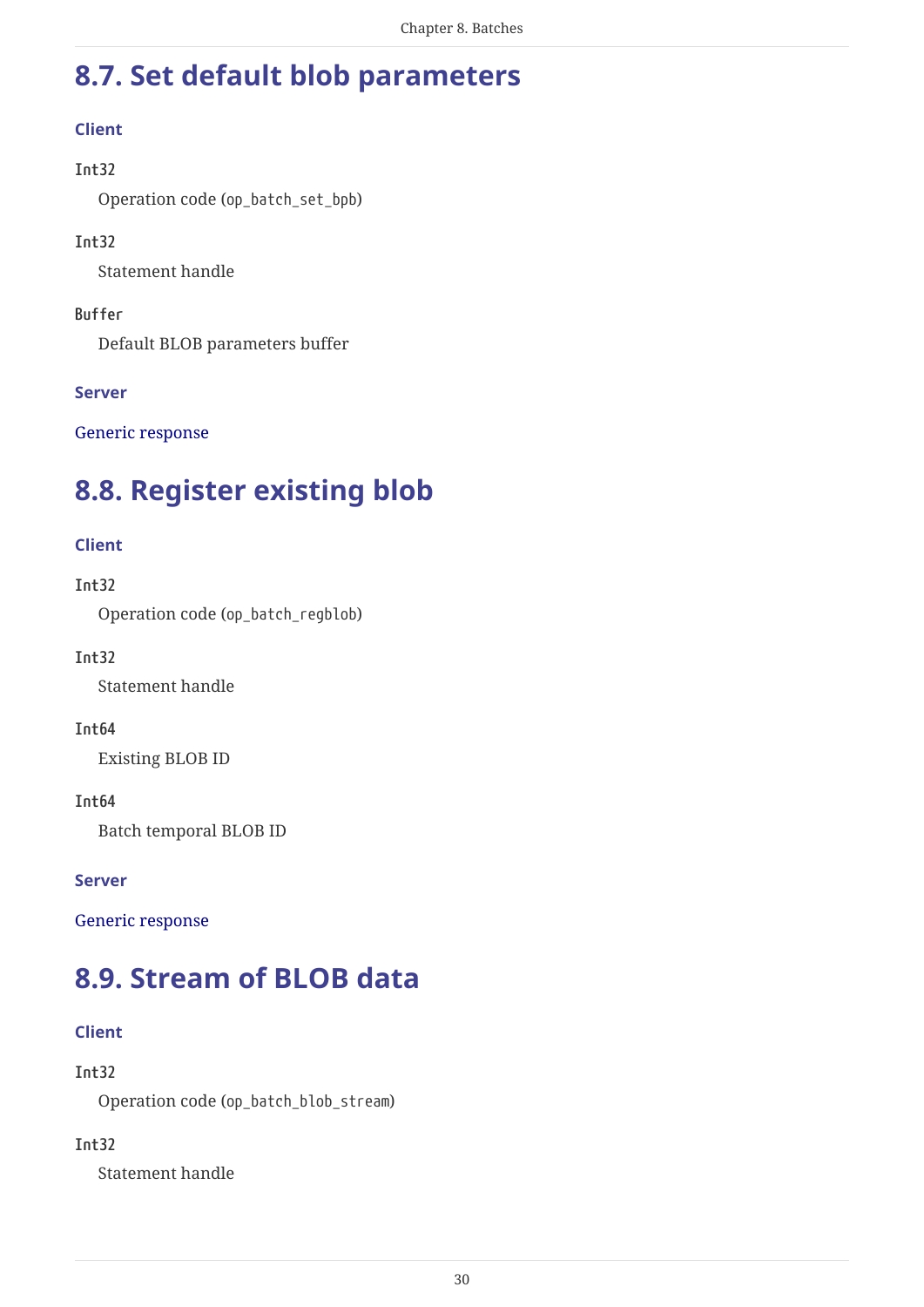#### **Buffer**

BLOB stream

This stream is a sequence of blob records. Each blob records contains:

#### **Int32**

Record length

The following three fields are called **BLOB header**

# **Int64**

Batch temporal BLOB ID

# **Int32**

BLOB size

# **Int32**

BLOB parameters buffer size

# **Buffer**

BLOB parameters buffer

# **Buffer**

BLOB data (length - BLOB size bytes)

BLOB headers and records in a stream need not match, i.e. one record may contain many BLOBs and BLOB may stretch from one record to next.

# **Server**

# [Generic response](#page-4-1)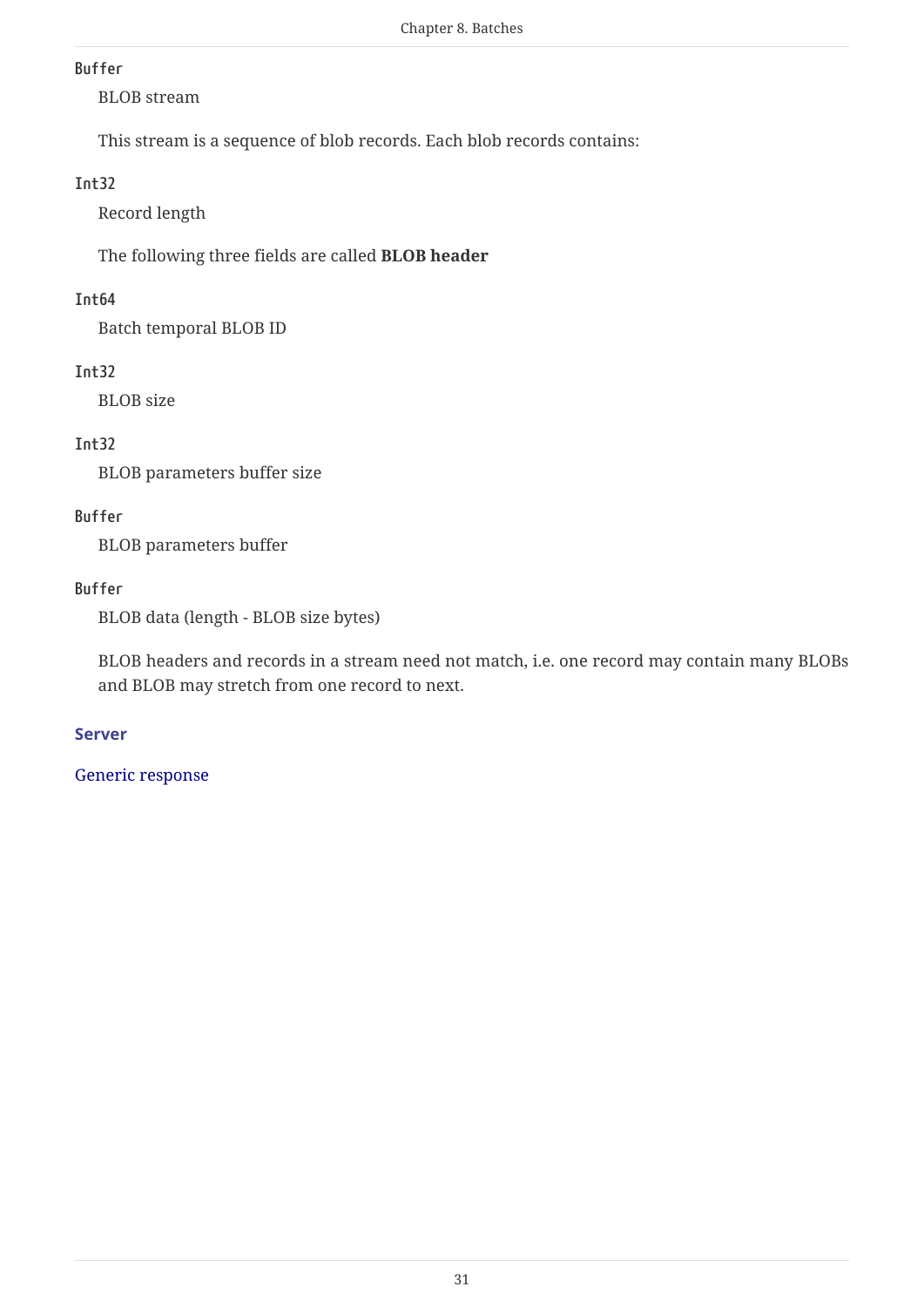# <span id="page-32-0"></span>**Chapter 9. Services**

# <span id="page-32-1"></span>**9.1. Attach**

### **Client**

#### **Int32**

Operation code (op\_service\_attach)

#### **Int32**

Database object ID (0)

#### **String**

Service name

For local connections: service\_mgr

For remote connections: hostname:service\_mgr

#### **Buffer**

Service parameter buffer

#### **Server**

[Generic response](#page-4-1) — where *Object handle* is the services manager attachment handle.

# <span id="page-32-2"></span>**9.2. Detach**

# **Client**

**Int32**

Operation code (op\_service\_detach)

**Int32**

Services manager attachment handle

#### **Server**

[Generic response](#page-4-1)

# <span id="page-32-3"></span>**9.3. Start**

#### **Client**

#### **Int32**

```
Operation code (op_service_start)
```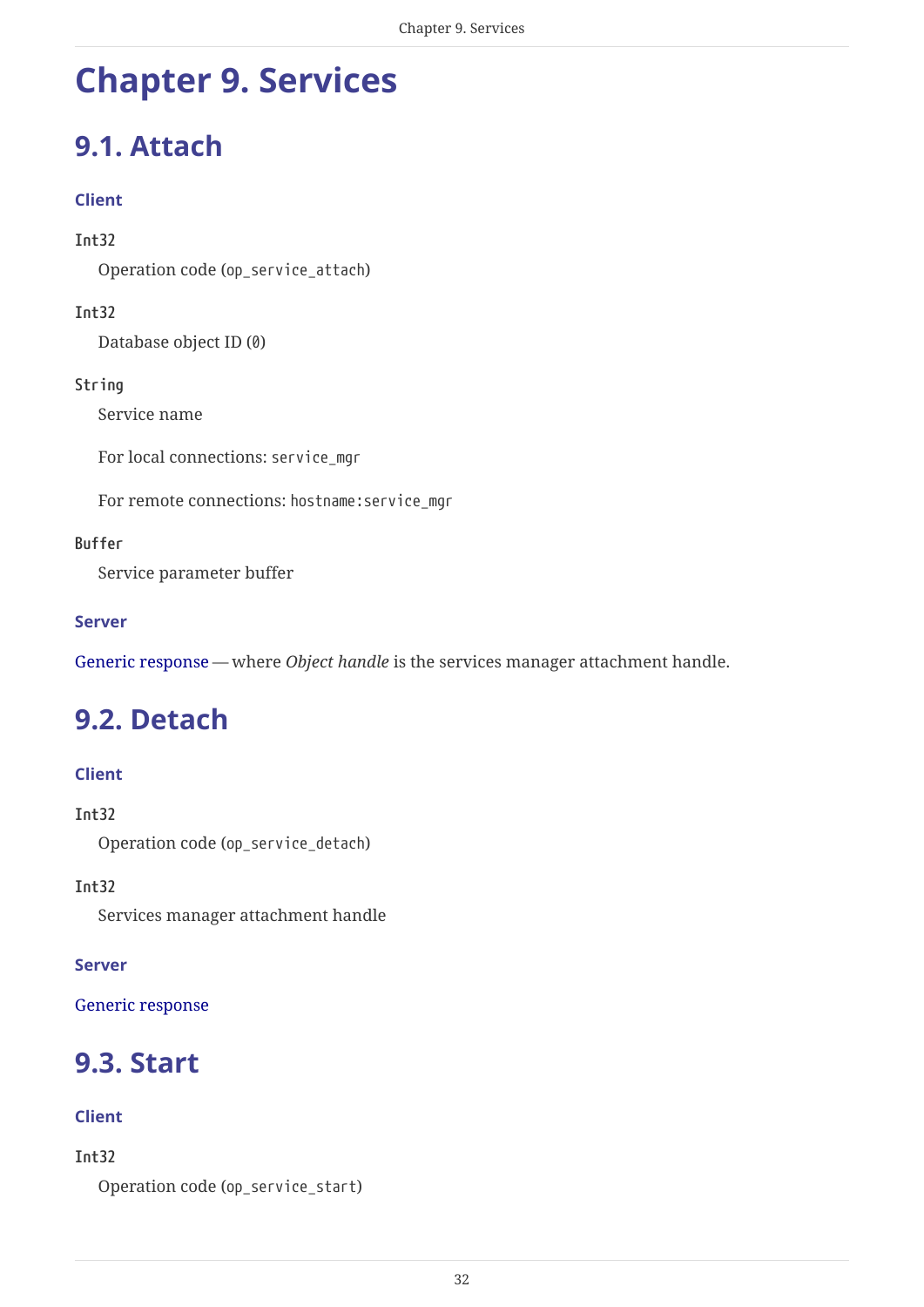Services manager attachment handle

#### **Int32**

Incarnation of object (0)

#### **Buffer**

Services parameter buffer

# **Server**

[Generic response](#page-4-1)

# <span id="page-33-0"></span>**9.4. Query service**

# **Client**

# **Int32**

Operation code (op\_service\_info)

### **Int32**

Services manager attachment handle

#### **Int32**

Incarnation of object (0)

#### **Buffer**

Services parameter buffer

#### **Buffer**

Requested information items

## **Int32**

Requested information items buffer length

#### **Server**

[Generic response](#page-4-1) — where *Data* contains the requested information.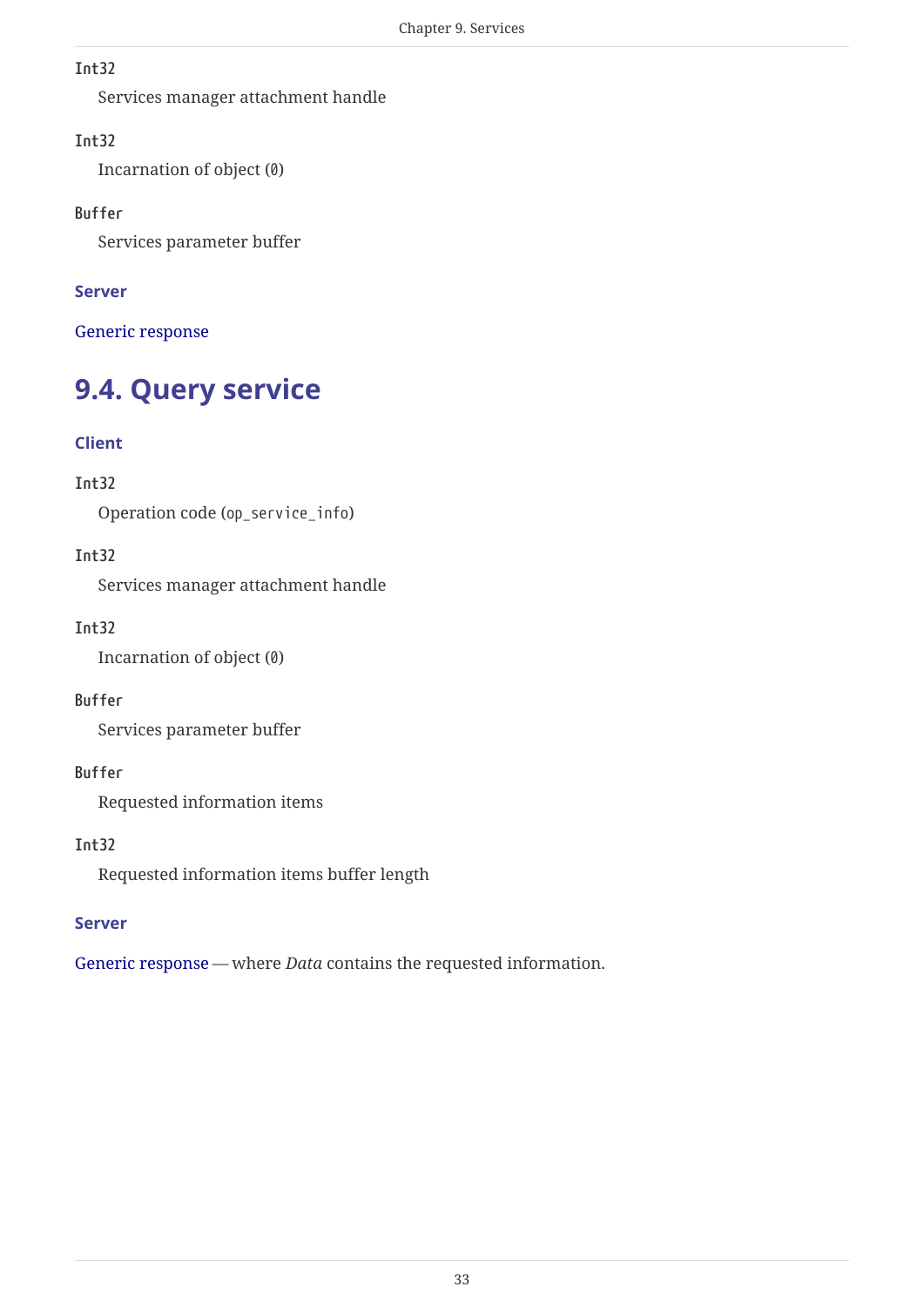# <span id="page-34-0"></span>**Chapter 10. Events**

# <span id="page-34-1"></span>**10.1. Connection request**

# **Client**

# **Int32**

Operation code (op\_connect\_request)

# **Int32**

Connection type (P\_REQ\_async)

### **Int32**

Partner identification (0)

### **Server**

### **Int32**

Attachment handle

### **Int16**

Port number



This is part of the sockaddr\_in structure.



# **Int16**

Socket family



This is part of the sockaddr in structure.



It is not in XDR format

# **Byte[4]**

IP Address



This is part of the sockaddr in structure.



# **Byte[8]**

Zeroes



This is part of the sockaddr\_in structure.

It is not in XDR format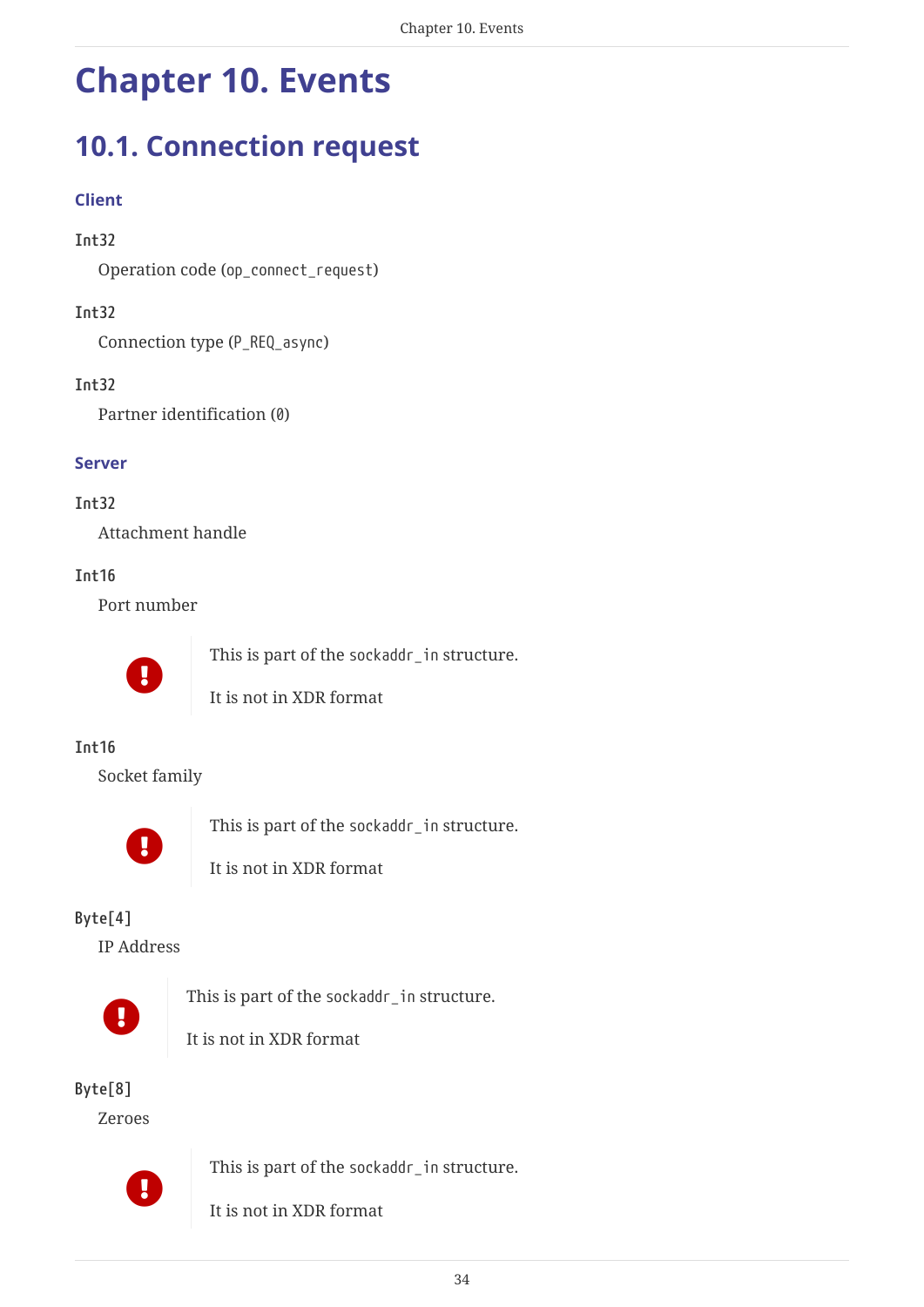# **Byte[4]**

Garbage

# <span id="page-35-0"></span>**10.2. Queue events**

# **Client**

# **Int32**

Operation code (op\_que\_events)

### **Int32**

Database handle

# **Buffer**

Events parameter buffer

# **Int32**

Ast function address

### **Int32**

Ast parameters function address

### **Int32**

Local event id

# **Server**

[Generic response](#page-4-1) — where *Object handle* holds the remote event id.

# <span id="page-35-1"></span>**10.3. Cancel events**

# **Client**

# **Int32**

Operation code (op\_cancel\_events)

# **Int32**

Database handle

#### **Int32**

Local event id

# **Server**

[Generic response](#page-4-1)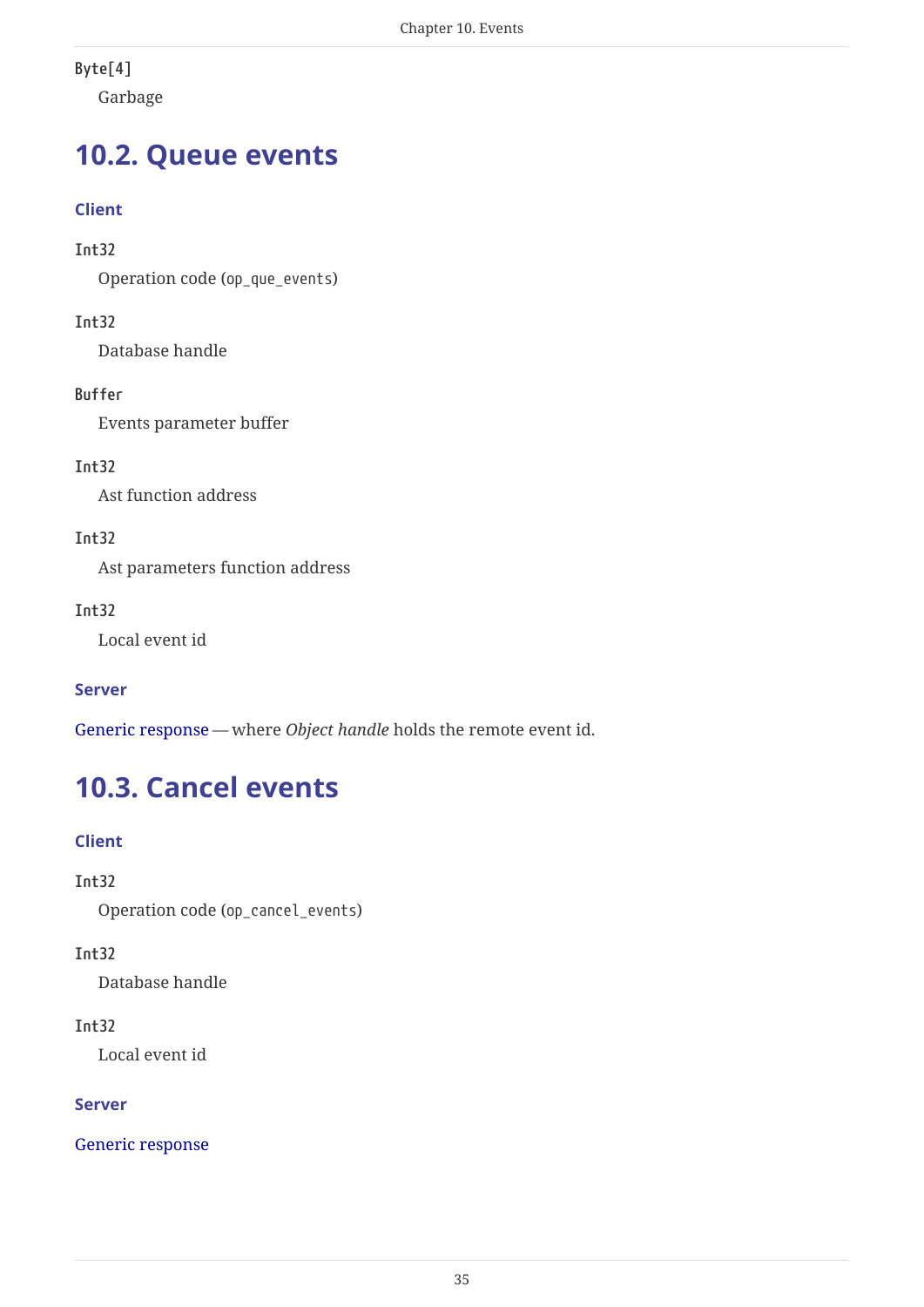# <span id="page-36-0"></span>**Chapter 11. Reading row data**

TODO: Processing row data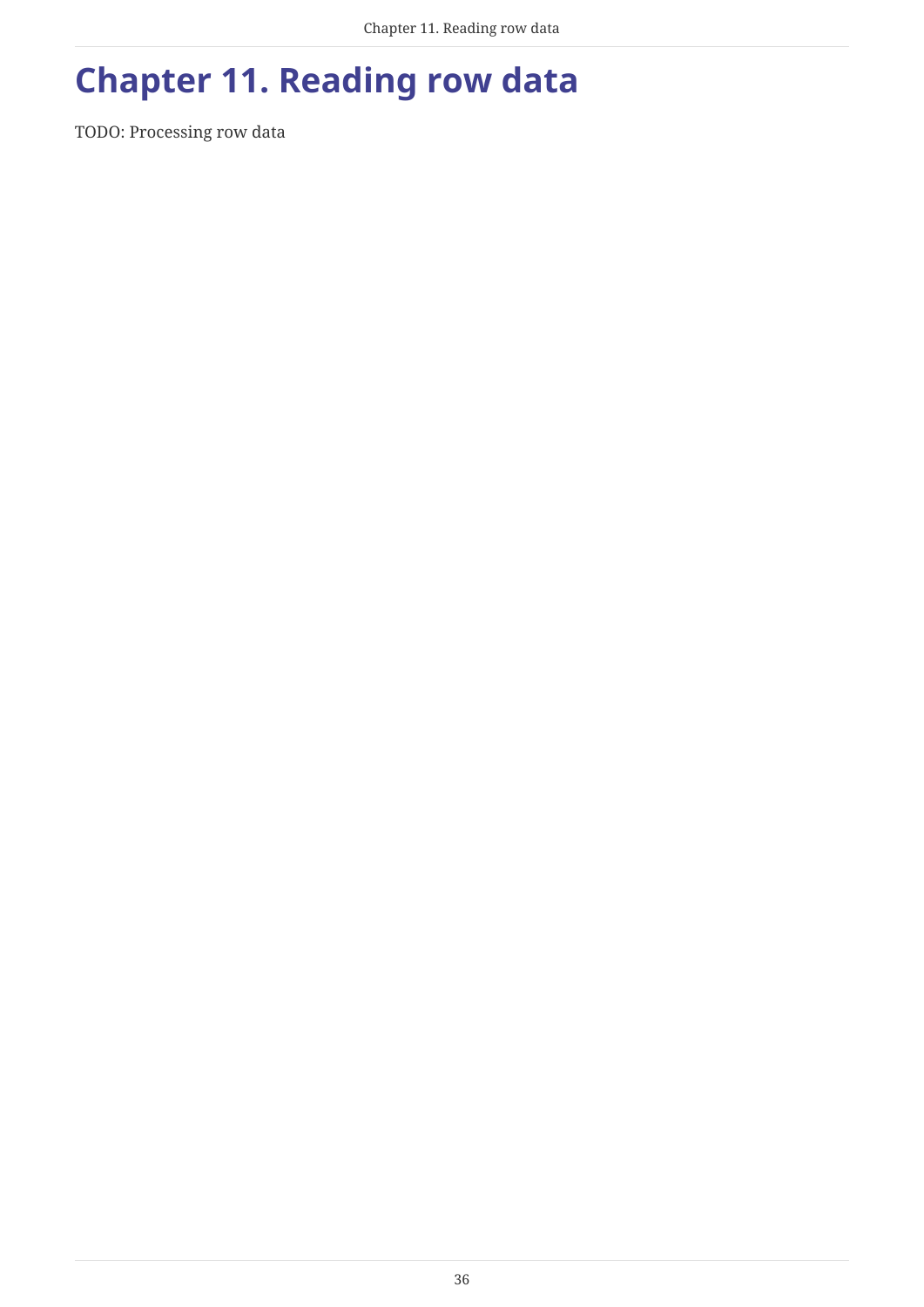# <span id="page-37-0"></span>**Appendix A: External Data Representation (XDR)**

The Firebird wire protocol uses XDR for exchange messages between client and server.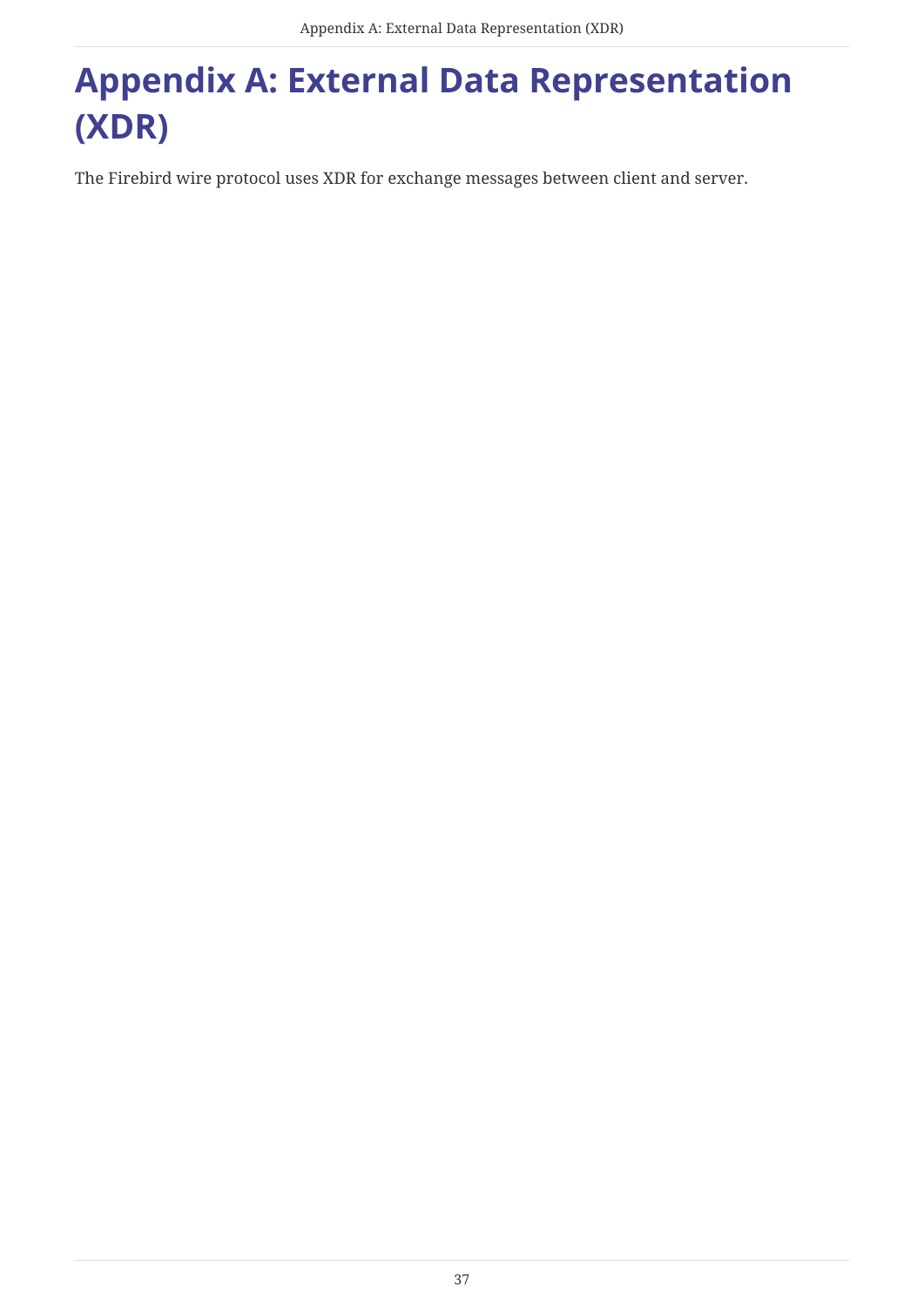# <span id="page-38-0"></span>**Appendix B: Data types**

# **Int32**

Integer 32-bits

# **Int64**

Integer 64-bits

# **Buffer**

| <b>Type Descriptio</b> |
|------------------------|
| n                      |
| Int32 Length           |
| Byte[ Buffer data      |

 $\overline{1}$ 

# **Byte[]**

An array of bytes

# **String**

A text string (*Read/Written as a buffer*)